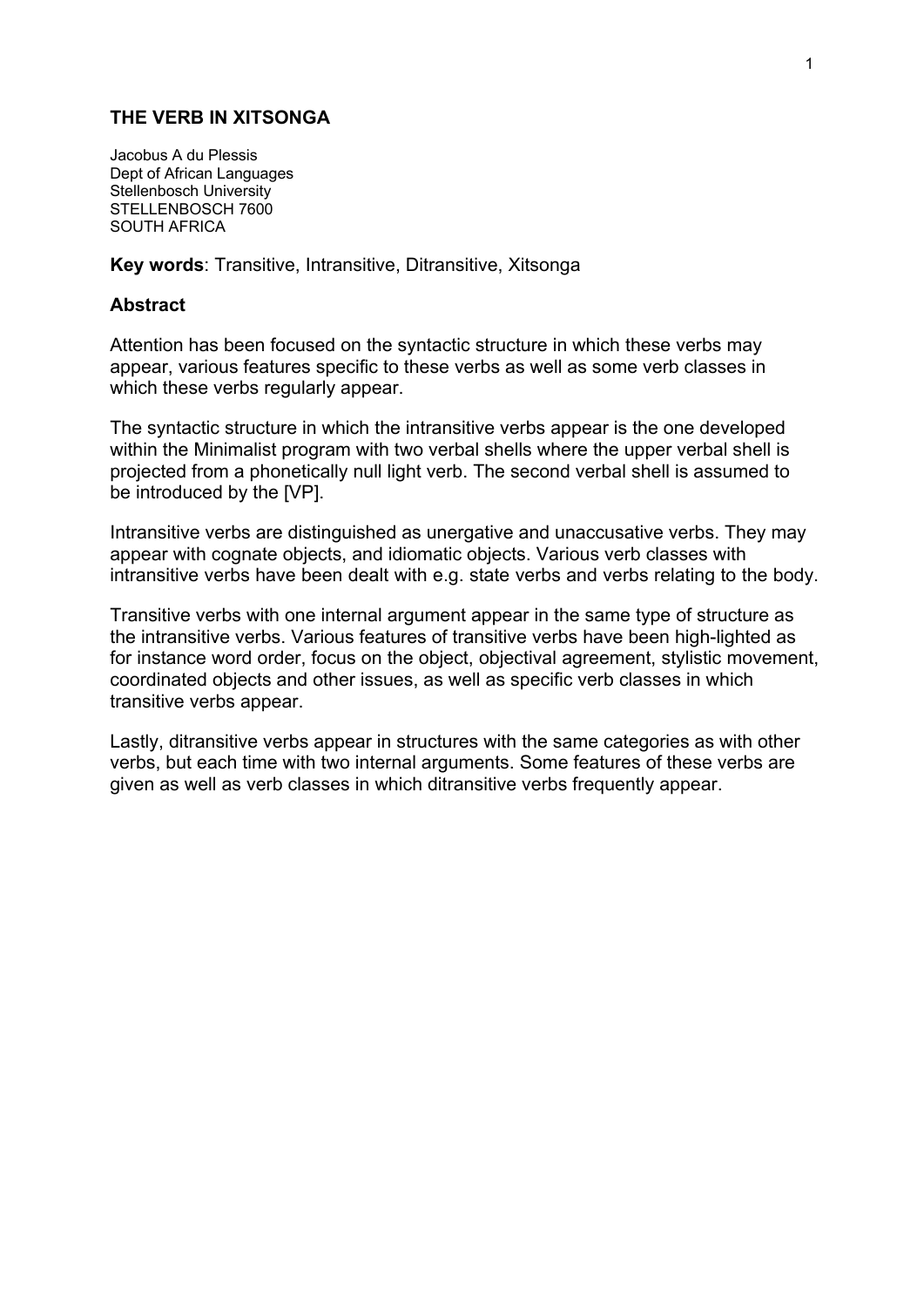### **CONTENTS**

| 1.    |  |  |
|-------|--|--|
| 2.    |  |  |
| 3.    |  |  |
| 3.1   |  |  |
| 3.2   |  |  |
| 3.3   |  |  |
| 3.4   |  |  |
| 3.5   |  |  |
| 3.6   |  |  |
| 4.    |  |  |
| 4.1   |  |  |
| 4.2   |  |  |
| 4.3   |  |  |
| 4.3.1 |  |  |
| 4.3.2 |  |  |
| 4.3.3 |  |  |
| 4.4   |  |  |
| 4.5   |  |  |
| 4.6   |  |  |
| 4.7   |  |  |
| 4.8   |  |  |
| 4.9   |  |  |
| 4.10  |  |  |
| 4.11  |  |  |
| 4.12  |  |  |
| 5.    |  |  |
| 5.1   |  |  |
| 5.2   |  |  |
| 5.3   |  |  |
|       |  |  |
|       |  |  |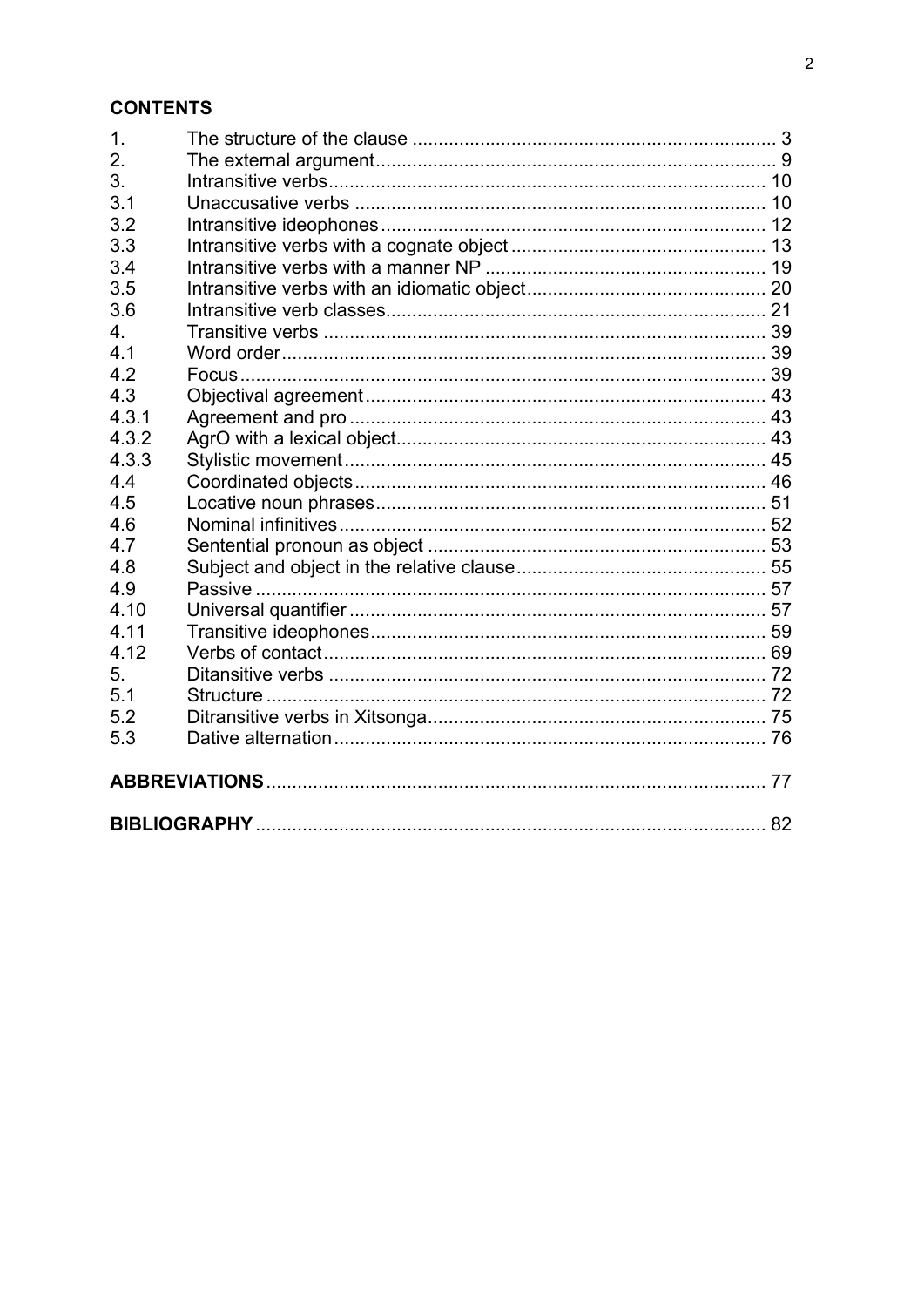#### **1. THE STRUCTURE OF THE CLAUSE**

Pollock (1989) introduced a theory of inflection with various functional categories such as agreement and tense. Chomsky (1993:7) gave an example of such a structure with functional categories:



See also Du Plessis (1996) for an overview of functional categories in these African languages.

Larson (1988) developed a structure with two verbal shells and this issue has been developed within the Minimalist program (see Chomsky 1995). For a discussion on verbal shells, see also Hale and Keyser (1993), Adger (2003), Hornstein a.o. (2005). The Minimalist program has been extensively dealt with in i.a. Chomsky (1995, 2006), Boeckx (2006, 2008), Rizzi (2004), Belletti (2004), Khomitsevich (2008), Musabhien (2008).

The structure with two verbal shells may be shown as follows: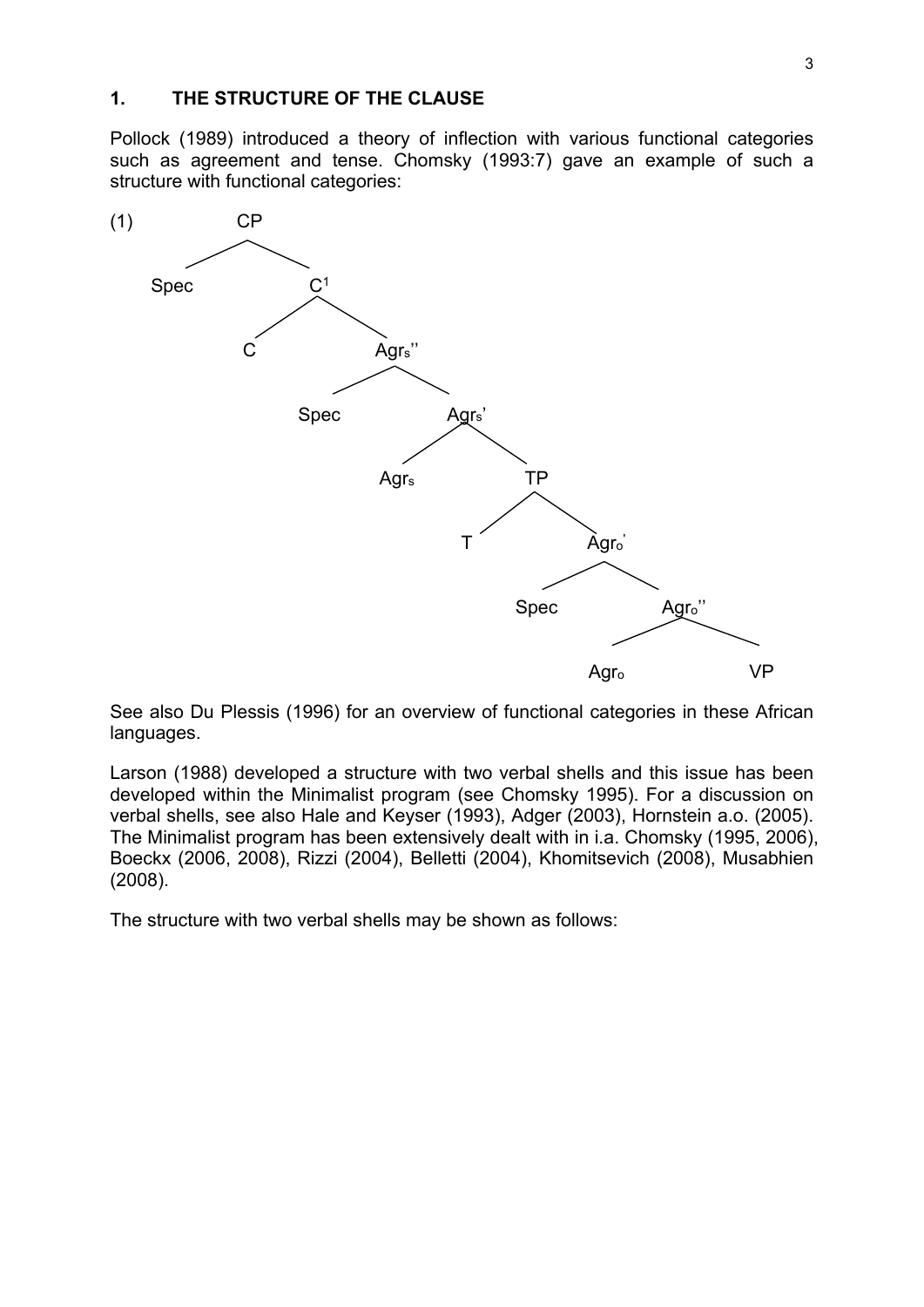

Chomsky (1995) assumes that the upper verbal shell (with vP) is projected from a phonetically null light verb. The light verb and its complement form a complex predicate. The second verbal shell is assumed to be introduced by the [VP].

The main issues concerning the structure above are the following:

- The division of IP into TP and Agr projections was rejected.
- A single T node has temporal features and Agr features for the subject.
- The role of AgrOP was taken over by the part of the split VP projection termed [vP]. [vP] is located higher than [VP] and the two verbal projections provide positions for the external and internal arguments.
- The subject originates in [Spec, v] and can move to [Spec, TP].
- The internal argument occupies the position of complement of [V].
- External arguments are generated in the specifier of the lexical head with which they enter into a theta-relation. The light verb [v] assigns the external theta-role.
- The head T assigns nominative case and checks AgrS.
- Case is checked outside the domain in which theta-roles are assigned.

See Hornstein a.o. (2005) for a discussion of the issues above.

The LF structure after Merge and Move operations is shown below with an intransitive verb: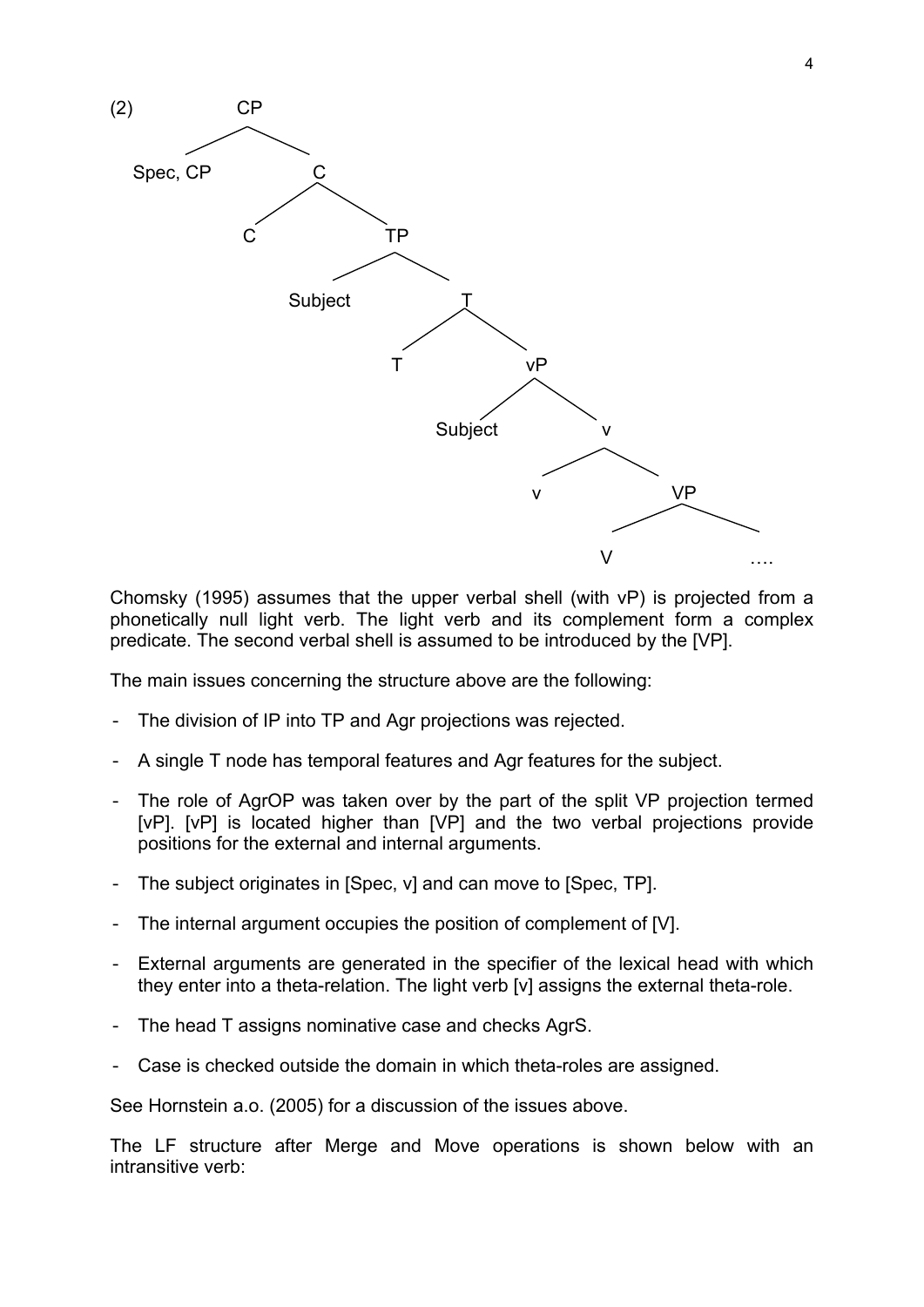

An example sentence is shown below with an intransitive verb:

(4) Xitsonga: Ntirho wu-olov-ile (Work agr-be.easy-perf)

The LF structure with the sentence above will look as follows: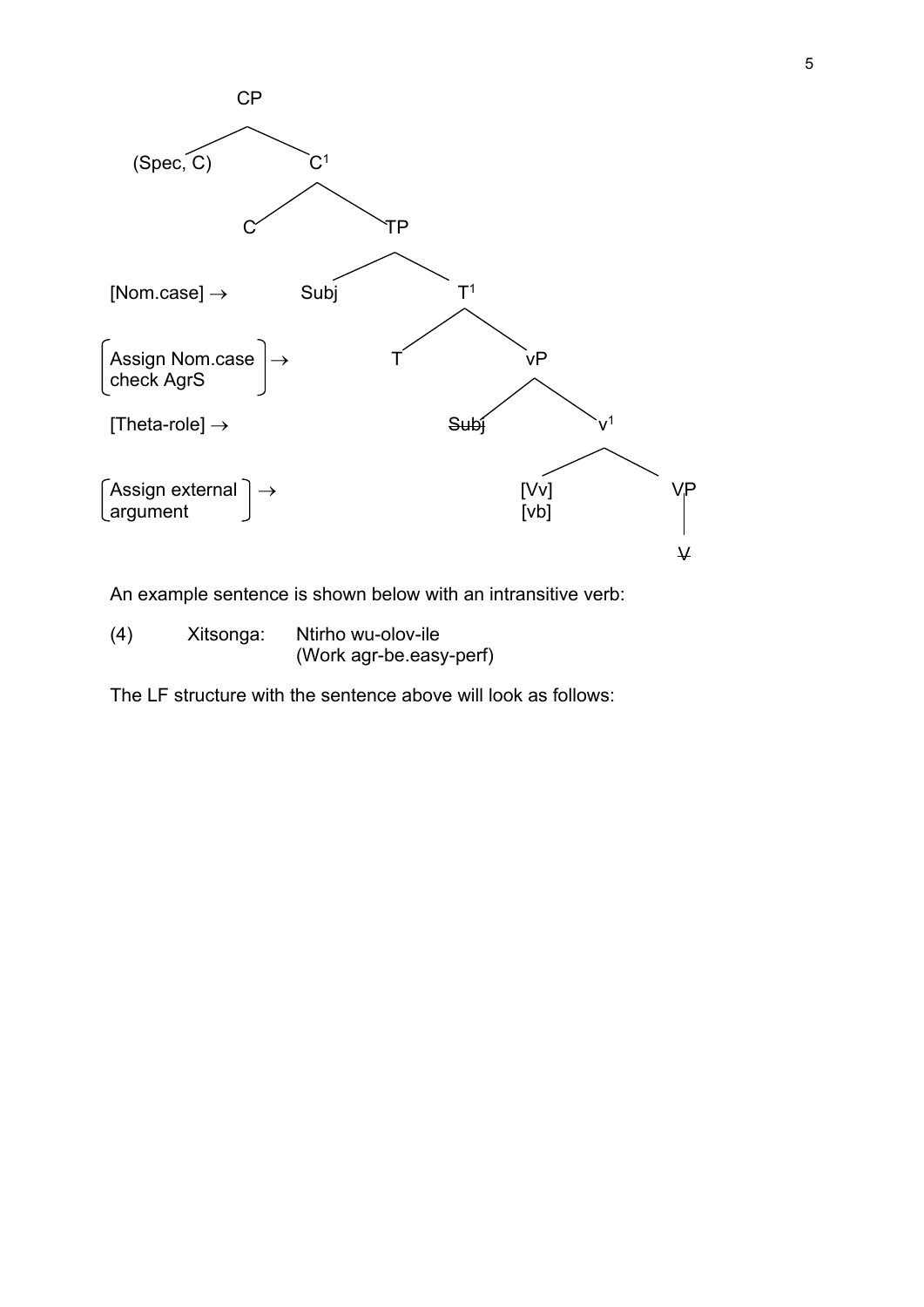

In the African languages of South Africa (i.e. which are Bantu) the agreement morphemes (AgrS and AgrO) have to appear in sentence structures, i.a. because they always have a presence in the lexicon. The structures above will then be modified to include the agreement features: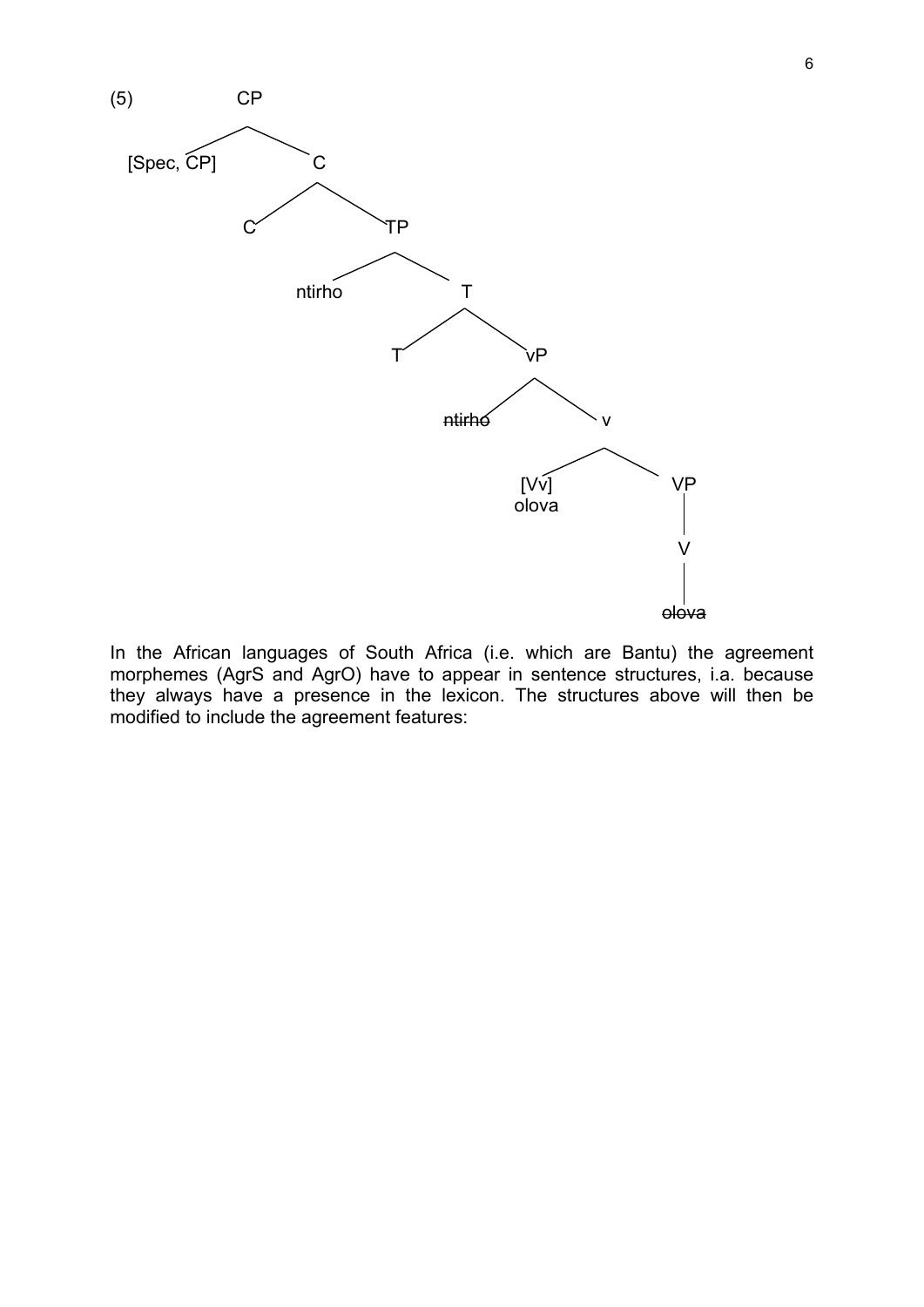

The LF structure with a sentence in Xitsonga such as the following will be shown below:

(7a) Xitsonga: Mudyondzi u-lav-a buka (Student agr-want-FV book)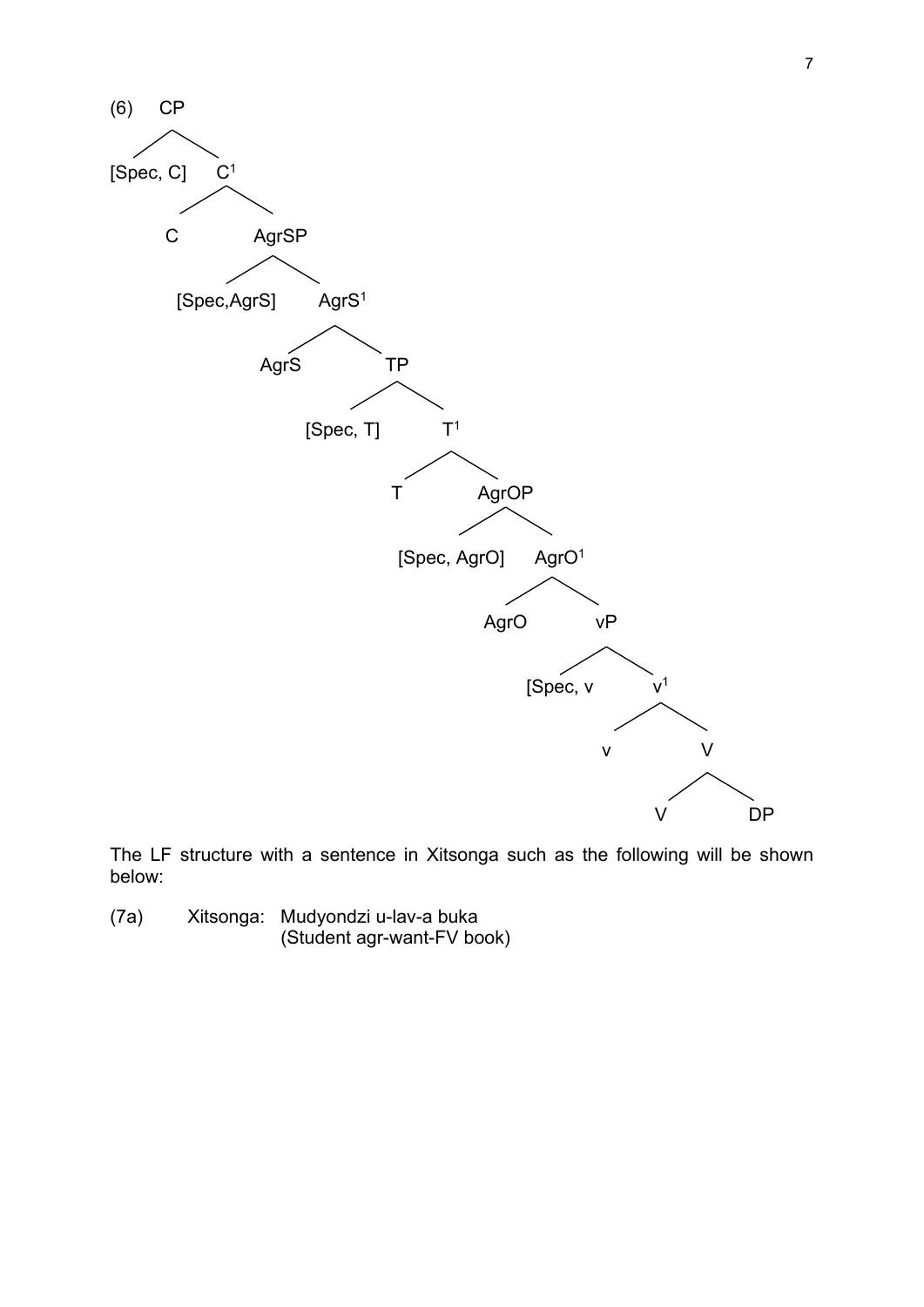

- The light verb [v] licenses a specifier and it assigns an external theta-role to it.
- The [V] assigns an internal argument to the DP (buku)
- [vb, AgrO] assigns accusative case to [buku]
- [T, AgrS] assigns nominative case to [mudyondzi]

Without Agr the structure above would be as follows: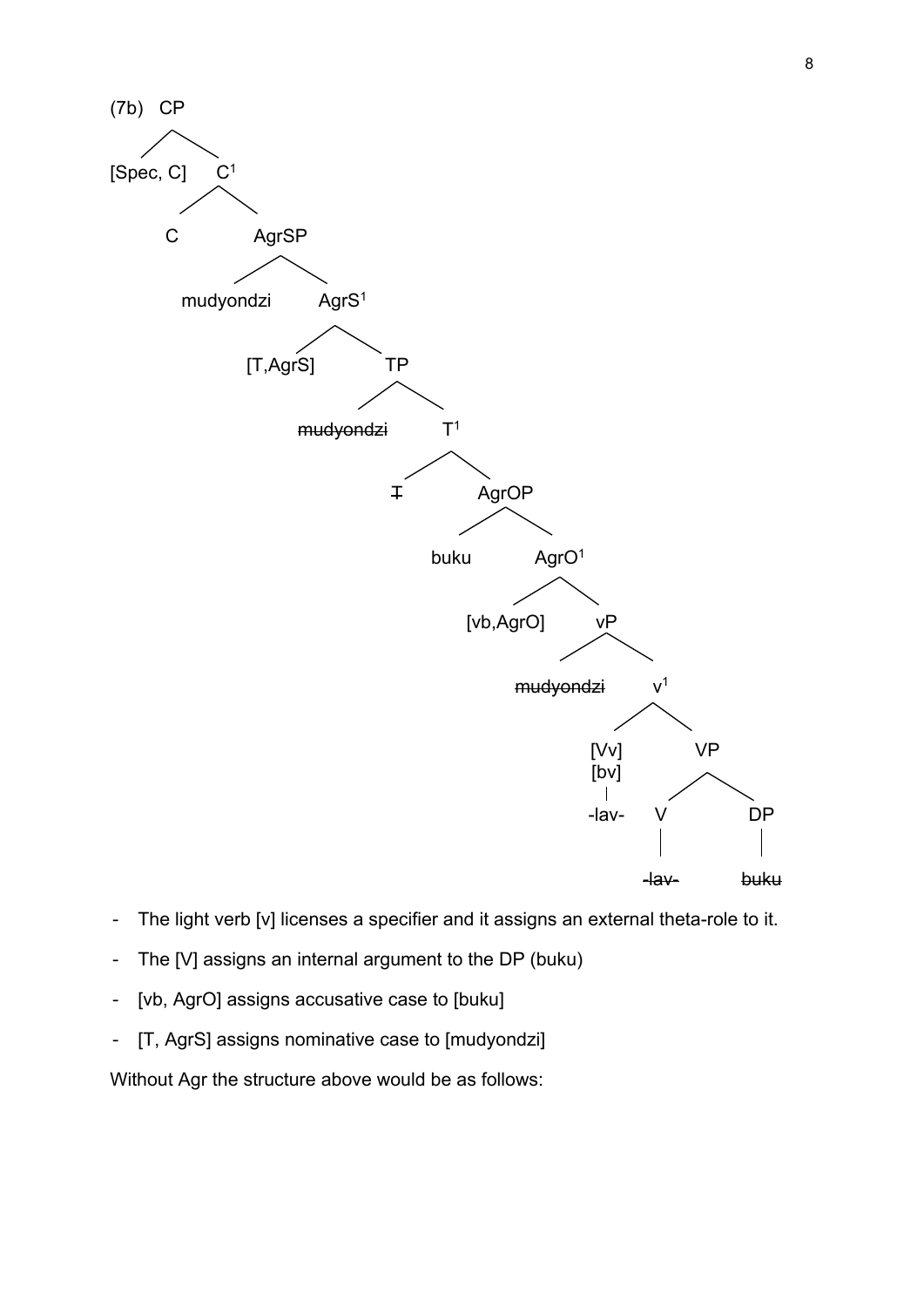

- The light verb [v] licenses two specifiers [buku, mudyondzi], it assigns the external theta-role to **mudyondzi** and it checks the accusative case of **buku** and AgrO under the Spec-head relation.
- The verb [V] assigns the internal argument to **buku**.
- The head T assigns nominative case and checks AgrS.

#### **2. THE EXTERNAL ARGUMENT**

For an overview of the external argument in these African languages, see i.a. Du Plessis a.o. (1992, 1995, 1996). There are various problematic issues with the external argument which is usually occupied by the subject of the clause. Only one issue will be highlighted here because others will receive attention in later sections. The issue which is of interest here is the question of word order. These African languages all have a word order of [SVO] as evidenced in the examples above. However, as will be evidenced in the section on Information Structure, the Nguni languages such as isiXhosa and isiZulu favour two positions for the subject with Xitsonga with one position:

- The first position is the normal initial position in the [SVO] word order:
- (9) IsiXhosa: [Iimvula] zi-nqab-ile (Rains agrs-be.scarce-perf: Rains are scarce)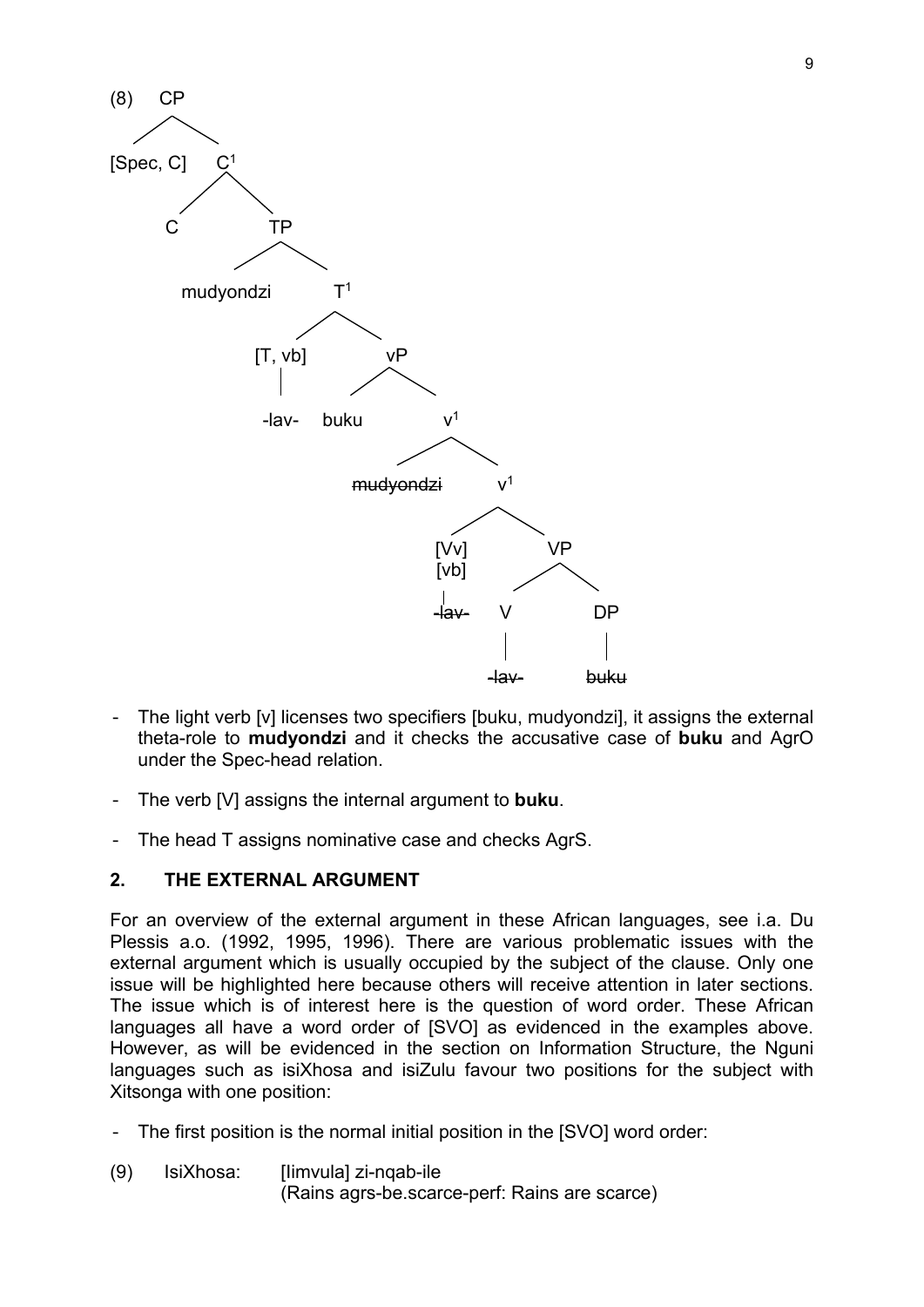Xitsonga: [Vanal va-karhar-ile] (Children agrs-be.tired-perf: (The children are tired)

In this sentence, the external argument is [iimvula] and [vana] and it occupies the normal position of a topic in the word order [SVO].

However, in the Nguni languages the subject argument is frequently moved to a position after the verb:

(10) IsiXhosa: [U-hamb-ile [yena umntwana wakwaDiliza] (Agrs-go-perf he child of-place-of-Diliza: He went away he the child of Diliza's place)

In the sentence above, the subject argument appears after the verb to effect focus on the subject. This is a very common feature of the Nguni languages because of the influence of the Khoi-languages on Nguni. However, this phenomenon may occur in any of the other African languages but it is not that frequent. It is possible to dislocate these subjects because of the presence of the AgrS morpheme in the sentence above.

For an overview of the issues concerning argument structure see i.a. Reuland a.o. (eds.) (2007).

#### **3. INTRANSITIVE VERBS**

Intransitive verbs are distinguished as unergative and unaccusative verbs. Unergative verbs are also regarded as a sub-species of transitive predicates. An intransitive verb refers to a verb which cannot take a direct object. However, as is clear from the discussion below, many verbs can have both a transitive and an intransitive use. An example of an intransitive verb is the following:

(11) Xitsonga: Movha wu-tshwuk-ile (Motorcar agr-be.red-perf: The motorcar is red)

For a discussion on intransitive verbs in the African languages see i.a. Du Plessis a.o. (1992, 1995, 1996).

#### **3.1 Unaccusative verbs**

Unaccusative verbs are generally characterized in terms of three properties (see Burzio, 1986). These verbs select an internal argument which is patient or theme, they do not assign an external theta role, and they lack the property of assigning accusative case to the internal argument. Consequently the internal argument has to move to the subject position, where it receives nominative case. The sentence in (a) for example, has the following derivation in (b) and (c):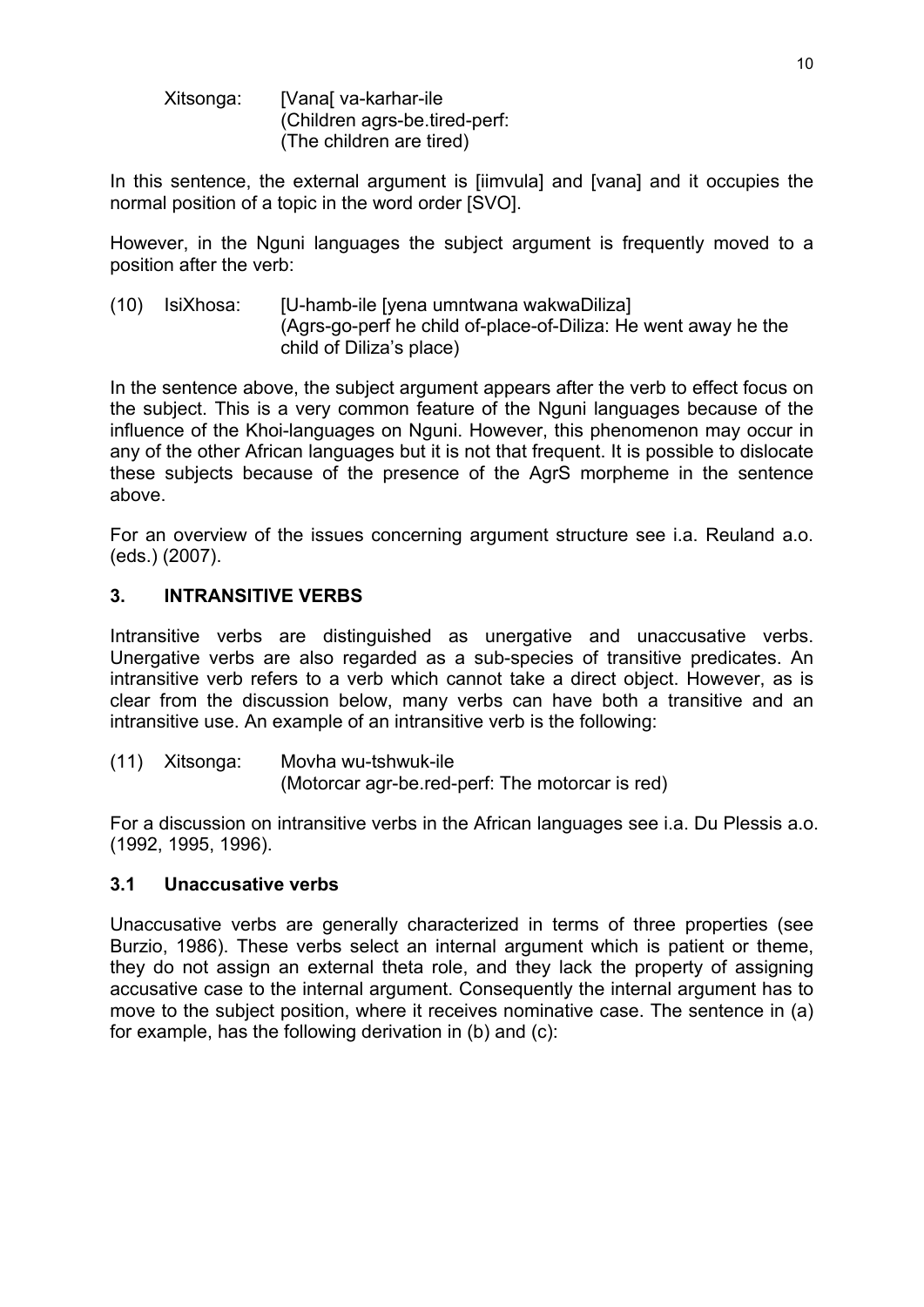

The verb **–pfurh-** 'burn' selects one internal argument, **ndzilo** 'fire' but it is unable to assign accusative Case to this argument. Hence the argument must move to the subject position where it is assigned nominative Case: [ndzilo [vp furha ndzilo]]

The second **ndzilo** will be deleted in the phonological component.

The inability of the surface subject argument to be de-externalised in passive verb constructions serves as a diagnostic for establishing unaccusativity. This unaccusative diagnostic is demonstrated in the following sentence:

(13) \*K-a-pfurh-w-a hi ndzilo there-L-Pres-burn-Pass-Pres by-fire 'There is being burnt by the fire'

If the NP **ndzilo** 'fire' were an external argument of the verb it would have been possible for it to occur as a de-externalised argument in passives.

Weather verbs are also unaccusative verbs except in Tsonga where the passive is allowed:

(14) Mpfula ya-n-a (Rain rains: rain agrs.LF-rain-FV)) Ka-n-iw-a hi mpfula (There is being rained by rain: expl.LF-rain-pass-FV by rain)

#### **3.2 Intransitive ideophones**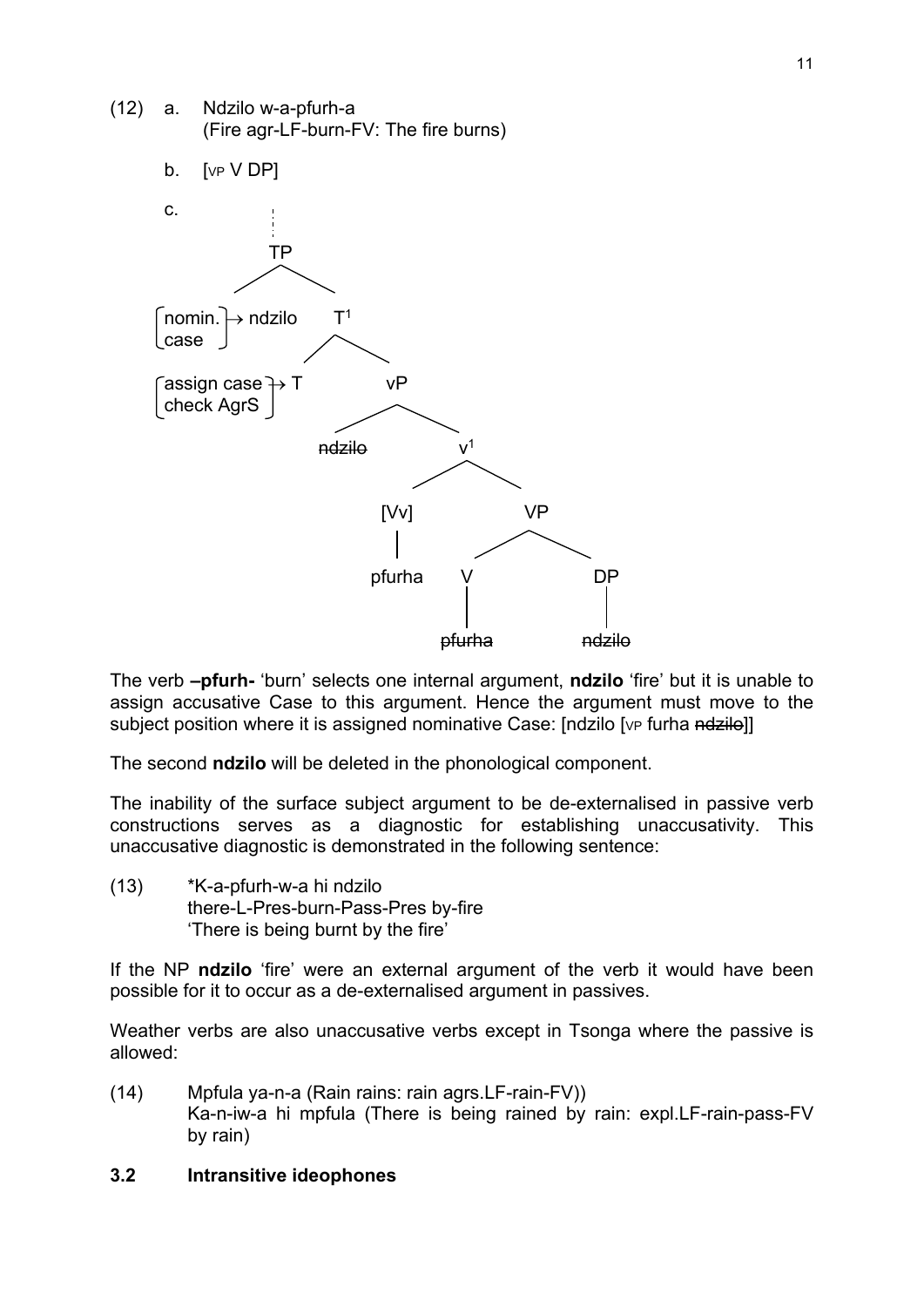For a discussion on ideophones, see i.a. Gxowa (1994), Malima (1993), Molotsi (1993), Neethling (1972) and Nokele (1996).

Ideophones are onomatopoetic words. They are introduced into the structure of sentences by means of the verb **ri**. This verb has no meaning but it is related to the verb of saying. The **ri** which is used with ideophones is the carrier of inflection including mood, tense, agreement but also derivative affixes. Syntactically the verb **ri** and the ideophone form a unit as one predicate which may then take arguments depending on the status of the ideophone. In intransitive constructions this predicate will be a one-place predicate:

(15) Mhitlwa yi-ri **dlu** exidziveni (The waterbuck plunges into the pool: waterbuck agrs-ri plunge in-pool)

The verb **ri** may appear with the Infinitive **ku** or the Infinitive morpheme **ku** may appear without **ri**:

(16) Mhitlwa yi ku-ri **dlu** exidziveni Mhitlwa yi ku **dlu** exidziveni (The waterbuck plunges into the pool)

Ideoplones derived from verbs may appear in constructions as the above:

(17) A ku **ngheniyani** enyangweni (He entered at the door)

Alternatively the ideophone may be introduced by the morpheme **lo** with inflection:

(18) A-lo **nyi** hi thyaka (He was covered with mud)

> Yindlu a-yi-lo **dla** lahaya (The house was in the open over there)

#### **3.3 Intransitive verbs with a cognate object**

Intransitive verbs may frequently appear with a cognate object. In all of these cases the intransitive verbs are now transitive verbs because they accept the two diagnostics for an object i.e. objectival agreement and passivization:

#### **Weather verbs with cognate objects**

Weather verbs frequently appear with cognate objects and such objects allow objectival agreement and passivization:

Weather verbs with cognate objects (see Mdumela (1996):

(19) [Mpfula] yi-na [xihangu] (Rain rain hail)

> [Mpfula] yi-na [mirubi] (Rain rain continuous-rain)

 Mpfula yi-na ndhambi (Rain rain heavy-rain/heavy)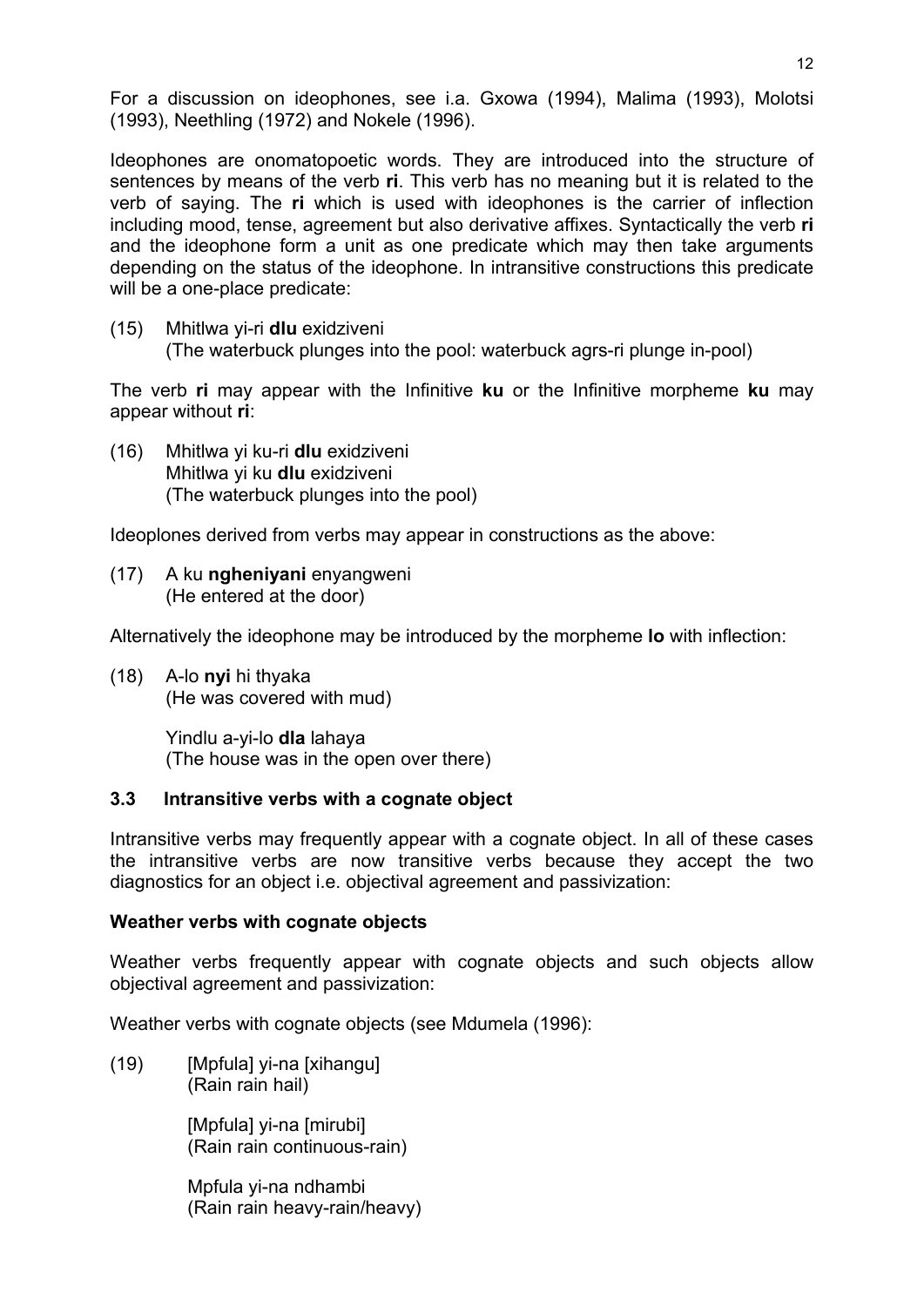Mpfula yi-nthona mathonsi (Rain drops drops)

 Moya wu-hunga xirhami (Wind blows cold)

 Mheho yi-hunga hunguva (Strong-wind blows fog)

 Mberha wu-mbuluka nkungwa (Dew swirl mist)

 Tilo ri-hatima rihati (Sky flashes lightning)

 Dyambu ri-tlhava masana (Sun rises sunlight)

 Moya wu-hunga ximbhembhe (Wind blows storm-wind)

 Moya wu-hunga bubutsa (Wind blows dust-storm)

 Moya wu-hunga xihuhuri (Wind blows swirlwind)

These constructions may appear with object agreement:

(20) [Mpfula] ya-[yi]-na [ndhambi] (Rain, does rain it flood)

> [Mpfula] ya-[xi]-na [xihangu] (Rain does rain it, hail)

 [Moya] wa-[xi]-hunga [xirhami] (Wind does blow it cold)

The cognate objects above may also appear in passive sentences:

- (21) a. (i) Mpfula yi-na ndhambi (Rain rain floods/heavy rain)
	- (ii) [Ndhambi] yi-niwa hi mpfula (Heavy-rain is rained by rain)
	- b. (i) Mpfula yi-na xihangu (Rain rain hail)
		- (ii) [Xihangu] xi-niwa hi mpfula (Hail is rained by rain)
	- c. (i) Mpfula yi-nthona mathosi (Rain drops drops)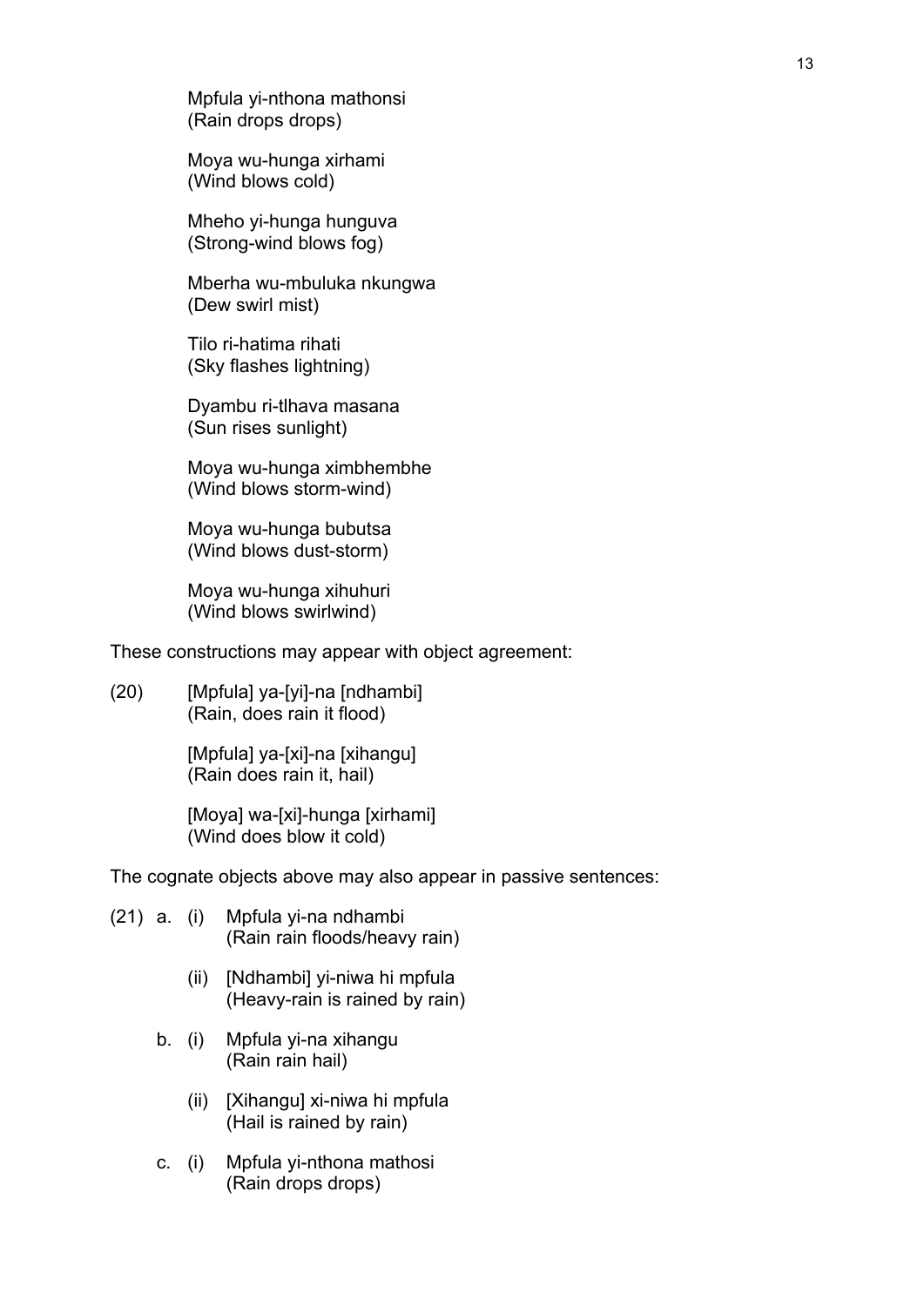- (ii) [Mathonsi] ya-nthoniwa hi mpfula (Drops are dropped by rain)
- d. (i) Moya wu-hunga xirhami (Wind blows cold)
	- (ii) [Xirhami] xi-hungiwa hi moya (Cold is blown by wind)
- e. (i) Mheho yi-hunga hunguva (Strong-wind blows fog)
	- (ii) [Hunguva] yi-hungiwa hi mheho (Fog is blown by strong-wind)
- f. (i) Mberha wu-mbuluka nkungwa (Dew swirl mist)
	- (ii) [Nkungwa] wu-mbulukiwa hi mbherha (Mist is swirled by dew)

#### **3.4 Intransitive verb classes**

#### **Verbs relating to the body with cognate objects**

#### **Verbs of bodily processes**

#### **Intransitive verbs**

ntslikula (hiccup) (ntsikwani) hefemuteka (gasp, sigh) hona (snore) (xingorho) ahlamula (yawn) rila (cry, weep) entshemula (sneeze) hlanta (vomit) bodlha (belch) hefemula (breathe) khohlola (cough), sindzekela (sindzekelo) thula (spit) (marhi) nyuka (sweat) (nyuku) mita (swallow) tshwuta (spit) dzuka (perspire, sweat) tlhaka muteka (be out of breath) ri hefu (recover one's breath) ri hefuhefu (be out of breath)

#### **Verbs of bodily damage**

#### **Intransitive verbs**

hlala (convulse) rhurhumela (shiver)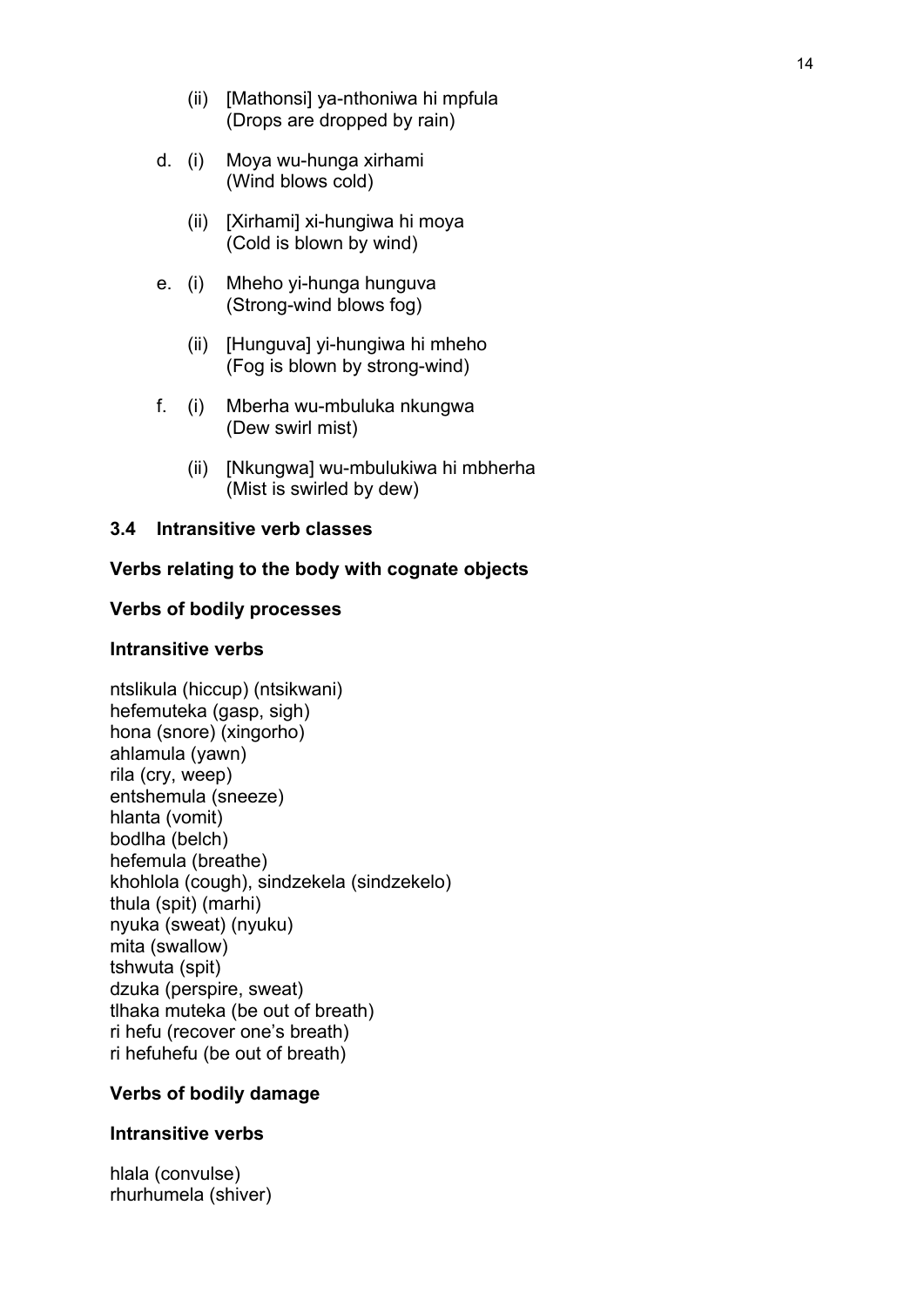titimela (be cold) letemuka (faint (from hunger) solovanya (writhe) tshombonyoka (writhe) khwita (be lame) ntlikula (be nauseous) hlamukana (be nauseous) fehla (itch) hlohlonya (itch) nwayisa (itch) fa, hlala, suva (die) vava (hurt, ache, be sore) vabya (be ill) suleka (be sprained) pfimba (swell) nyeka (suppurate) tsana (be weak) timisa (endure pain) xinyata (bear up in pain) tluleta (be contagious)

#### **Verbs ending on [l/t]:**

titivala (be unconscious) titivata (make unconscious) lamala (be crippled) lamata (cripple)

#### **Verbs ending on [k/l]**

konyomuka (be dislocated) konyomula (dislocate) dzuvuka (be bald) dzuvula (make bald)

#### **State verbs**

#### **FIERCE**

| $leva(V)$ :     | Mbyana yi-lev-ile<br>(dog AgrS-fierce-pf: the dog is fierce)           |
|-----------------|------------------------------------------------------------------------|
| <b>TIRED</b>    |                                                                        |
| karhala $(V)$ : | Vana va-karhar-ile<br>(children AgrS-tired-pf: the children are tired) |
| DAMP, MOIST     |                                                                        |
| thamba $(V)$ :  | Lapi ri-thamb-ile<br>(cloth AgrS-damp-pf: the cloth is damp)           |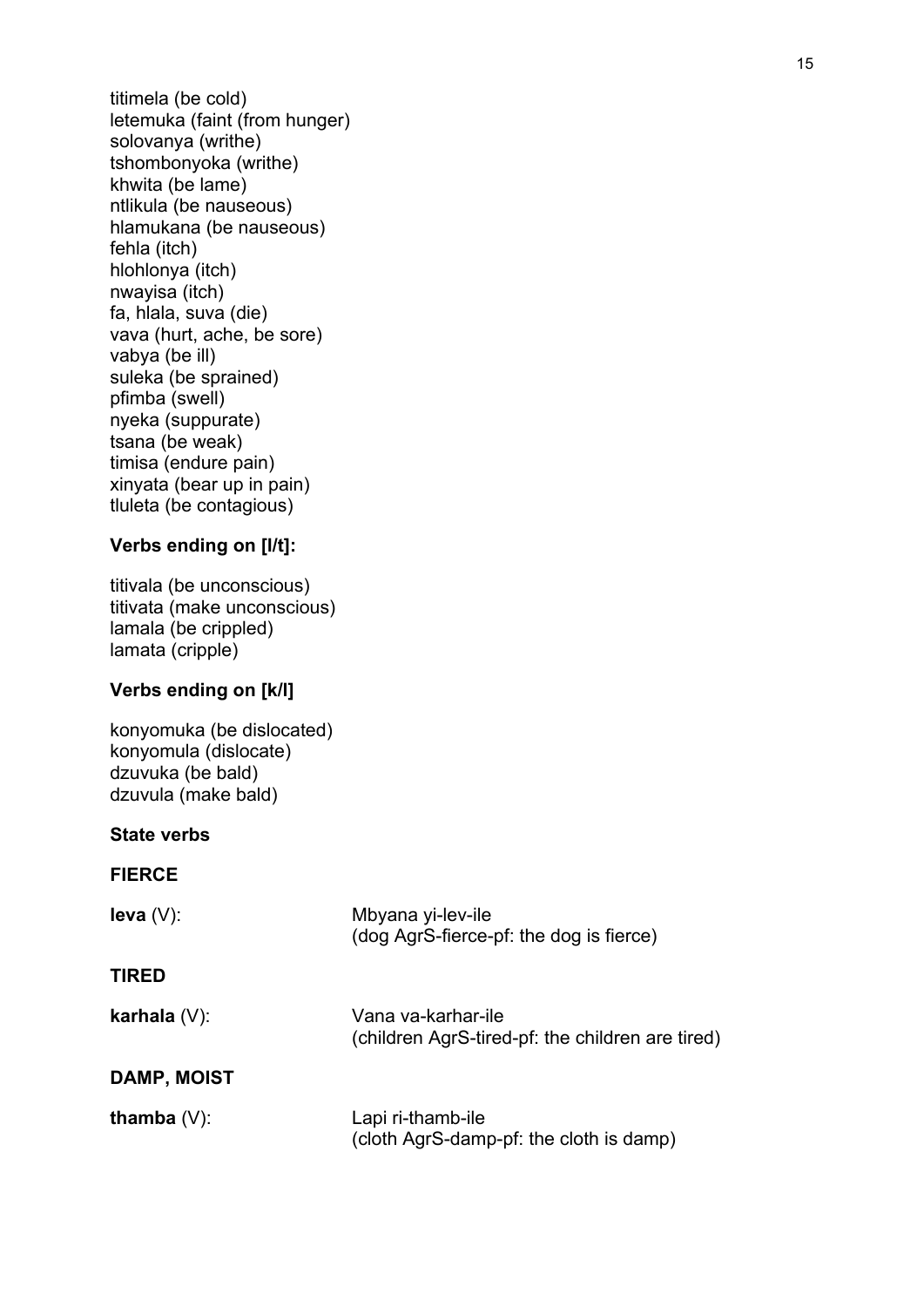# **DRY, DRY UP**

| oma $(V)$ :        | Misava yi-om-ile<br>(soil AgrS-dry-pf: the soil is dry)                        |  |
|--------------------|--------------------------------------------------------------------------------|--|
| phya $(V)$ :       | Nambu wu-phy-ile<br>(river AgrS-dry-pf: the river dried up)                    |  |
| <b>WET</b>         |                                                                                |  |
| tsakama (V):       | Swiambalo swi-tsakam-ile<br>(Clothes AgrS-wet-pf: the clothes are wet)         |  |
| <b>RIPE</b>        |                                                                                |  |
| tsevetana $(V)$ :  | Mihandzu yi-tsevetan-ile<br>(fruit AgrS-ripe-pf: the fruit is ripe)            |  |
| <b>HIGH</b>        |                                                                                |  |
| tlakuka $(V)$ :    | Xitulu xi-tlakuk-ile<br>(chair AgrS-high-pf: the chair is high)                |  |
| <b>LONG</b>        |                                                                                |  |
| $lena(V)$ :        | Rhambu ri-leh-ile<br>(bone AgrS-long-pf: the bone is long)                     |  |
| <b>CRUEL</b>       |                                                                                |  |
| ni nsele (PP):     | Wanuna loyi u ni nsele<br>(man this AgrS with cruelty: this man is cruel)      |  |
| <b>DARK</b>        |                                                                                |  |
| swihala $(V)$ :    | Vusiku byi-swihar-ile<br>(night AgrS-dark-pf: the night is dark)               |  |
| <b>WILD</b>        |                                                                                |  |
| poss nhova (poss): | Hanci i r-a-nhova<br>(horse copula AgrS-poss-wilderness: the horse is<br>wild) |  |
| <b>TAME</b>        |                                                                                |  |
| thambha $(V)$ :    | Hanci ri-thambh-ile<br>(horse AgrS-tame-pf: the horse is tame)                 |  |
| <b>EMPTY</b>       |                                                                                |  |
| chululeka (V):     | mbita yi-chulul-ek-ile<br>(pot AgrS-empty-neut-pf: the pot is empty)           |  |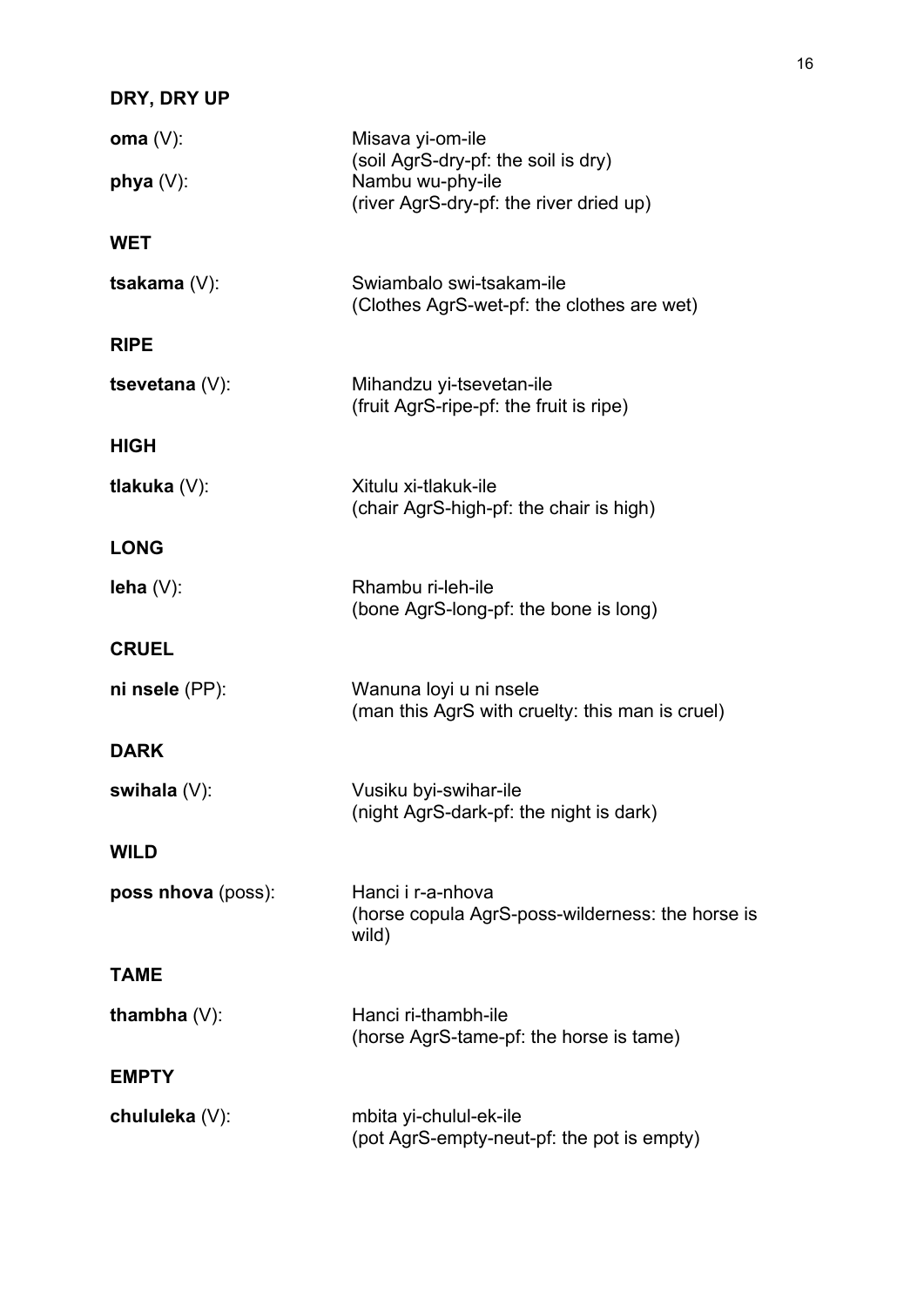| <b>FULL</b>       |                                                                                                                                          |
|-------------------|------------------------------------------------------------------------------------------------------------------------------------------|
| tala $(V)$ :      | Saka ri-tele<br>(bag AgrS-full-pf: the bag is full)                                                                                      |
| COLD, COOL        |                                                                                                                                          |
| titimela $(V)$ :  | Mati ya-titimer-ile<br>(water AgrS-cold-pf: the water is cold)<br>N'wana loyi u-hor-ile<br>(child this AgrS-cold-pf: this child is cool) |
| hola $(V)$ :      |                                                                                                                                          |
| <b>WARM, HOT</b>  |                                                                                                                                          |
| kufumela (V):     | Mati ya-kufumer-ile<br>(water AgrS-hot-pf: the water is hot)                                                                             |
| hisa $(V)$ :      | Dyambu r-a-his-a<br>(sun AgrS-pres-hot-fv: the sun is hot)                                                                               |
| <b>WEAK</b>       |                                                                                                                                          |
| tsana $(V)$ :     | Wanuna loyi u-tsan-ile<br>(Man this AgrS-weak-pf: this man is weak)                                                                      |
| $Xh$ .:           | buthathaka (nom adj): Le ndoda i-buthathaka                                                                                              |
| <b>STRONG</b>     |                                                                                                                                          |
| tiya $(V)$ :      | Wanuna loyi u-tiy-ile<br>(man this AgrS-strong-pf: this man is strong)                                                                   |
| <b>LAME</b>       |                                                                                                                                          |
| khwita $(V)$ :    | Wanuna loyi u-khwit-ile<br>(Man this AgrS-lame-pf: this man is lame)                                                                     |
| <b>LEAN, THIN</b> |                                                                                                                                          |
| ondza $(V)$ :     | Ndzi-ondz-ile<br>(I-lean-pf: I am lean)                                                                                                  |
| <b>FAT</b>        |                                                                                                                                          |
| nona $(V)$ :      | Tihomu ti-non-ile<br>(cattle AgrS-fat-pf: the cattle are fat)                                                                            |
| <b>BETTER</b>     |                                                                                                                                          |
| -antswa $(V)$ :   | Sw-a-antsw-a ku-tirha laha<br>(AgrS-pres-better-fy to-work here: it is better to<br>work here)                                           |
| <b>BLIND</b>      |                                                                                                                                          |
| dlaya mahlo (VP): | Munhu loyi u-dlay-ile mahlo<br>(person this AgrS-kill-pf eyes: this person is blind)                                                     |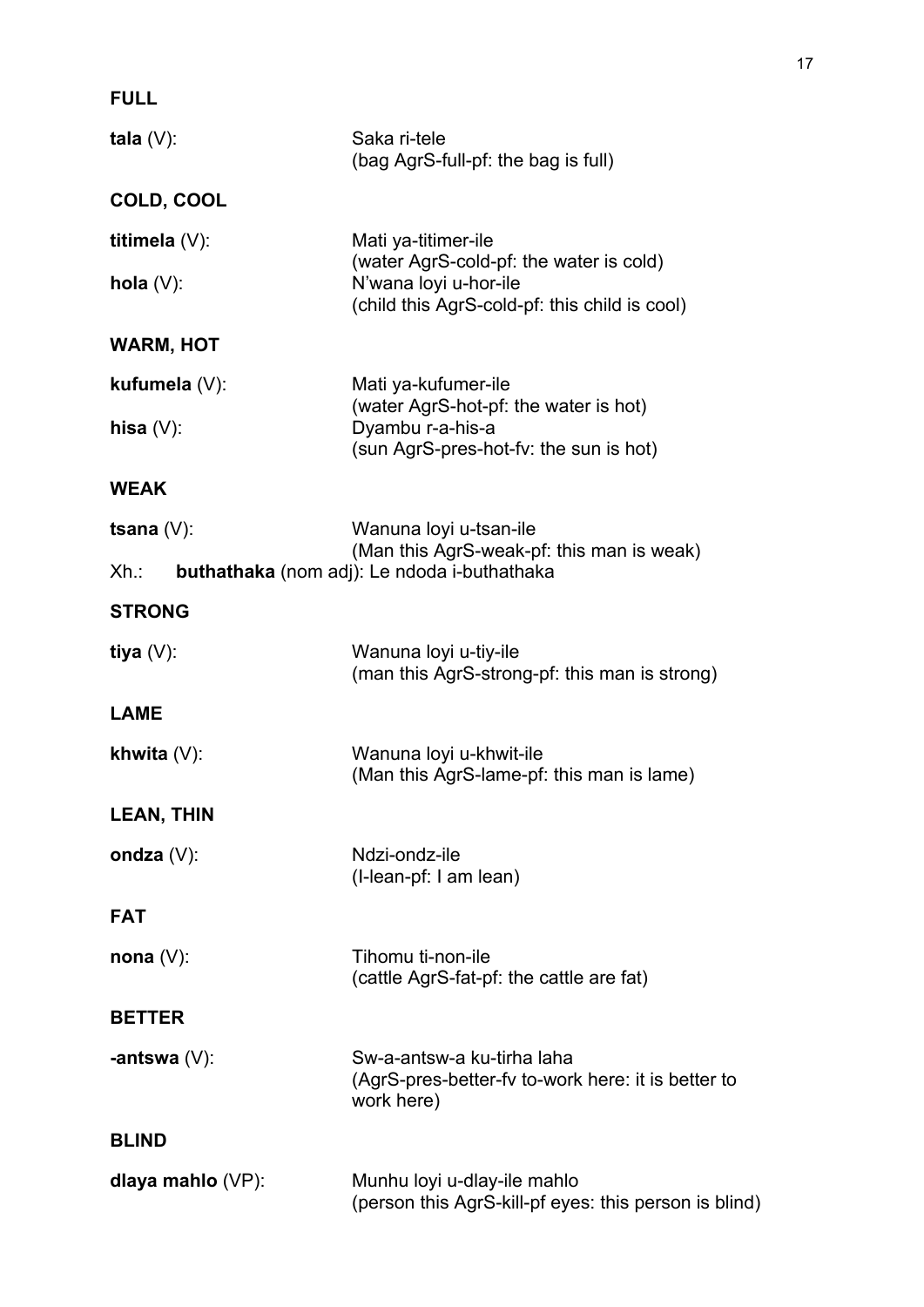# **BAD, UGLY**

| -biha $(V)$ :     | Vanhu lava va-bih-ile<br>(people these AgrS-bad-pf: these people are bad)                 |  |
|-------------------|-------------------------------------------------------------------------------------------|--|
| <b>BEAUTIFUL</b>  |                                                                                           |  |
| saseka $(V)$ :    | Wansati loyi u-sas-ek-ile<br>(woman this AgrS-beautify-neut-pf: this woman is             |  |
| <b>HEAVY</b>      |                                                                                           |  |
| tika $(V)$ :      | Nsimbi yi-tik-ile<br>(iron AgrS-heavy-pf: the iron is heavy)                              |  |
| <b>LIGHT</b>      |                                                                                           |  |
| vevuka $(V)$ :    | Saka ri-vevuk-ile<br>(bag AgrS-light-pf: the bag is light)                                |  |
| <b>NICE</b>       |                                                                                           |  |
| nandziha $(V)$ :  | Swakudya swi-nandzih-ile<br>(Food AgrS-nice-pf: the food is nice)                         |  |
| <b>ROT</b>        |                                                                                           |  |
| bola $(V)$ :      | Mihandzu yi-bor-ile<br>(fruit AgrS-rot-pf: the fruit is rotten)                           |  |
| <b>NOISY</b>      |                                                                                           |  |
| woworheka (V):    | Vanhu lava v-a-woworhek-a<br>(people these AgrS-pres-noisy-fv: these people are<br>noisy) |  |
| <b>QUIET</b>      |                                                                                           |  |
| rhula $(V)$ :     | Vanhu lava va-rhur-ile<br>(people these AgrS-quiet-pf: these people are quiet)            |  |
| <b>SATIATED</b>   |                                                                                           |  |
| xurha $(V)$ :     | Ndzi-xurh-ile<br>(I-satiated-pf: I am satiated)                                           |  |
| <b>HUNGRY</b>     |                                                                                           |  |
| twa ndlala (VP):  | Ndzi-tw-a ndlala<br>(I-feel-fy hunger: I am hungry)                                       |  |
| <b>SOFT</b>       |                                                                                           |  |
| tseveteka $(V)$ : | Mihandzu yi-tsevet-ek-ile<br>(fruit AgrS-soft-neut-pf: the fruit is soft)                 |  |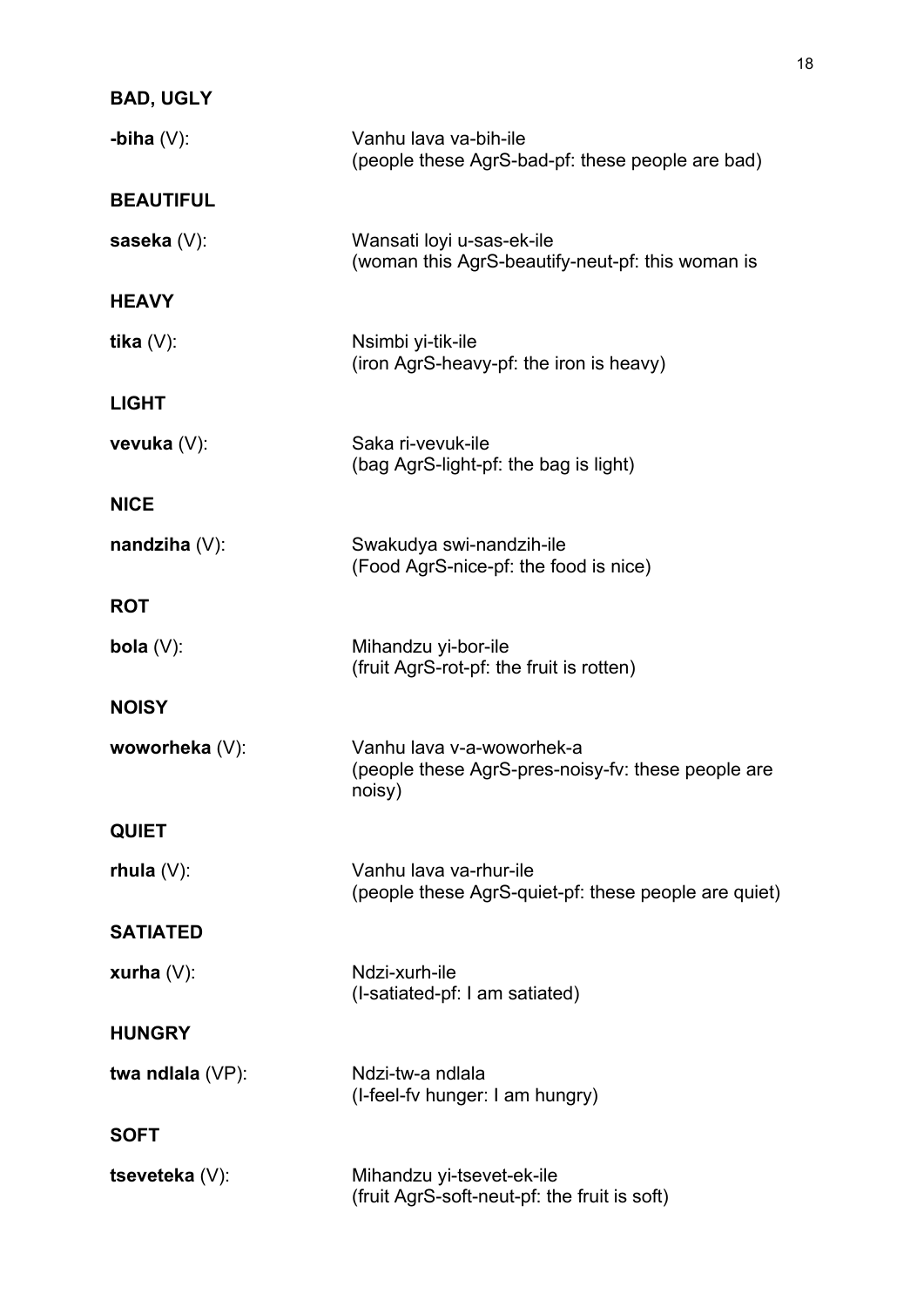| olova $(V)$ :     | Mihandzu yi-olov-ile<br>(fruit AgrS-soft-pf: the fruit is soft)                     |
|-------------------|-------------------------------------------------------------------------------------|
| <b>HARD</b>       |                                                                                     |
| tsotsomba $(V)$ : | Misava yi-tsotsomb-ile<br>(soil AgrS-hard-pf: the soil is hard)                     |
| <b>EASY</b>       |                                                                                     |
| olova $(V)$ :     | Ntirho wu-olov-ile<br>(work AgrS-easy-pf: the work is easy)                         |
| <b>DIFFICULT</b>  |                                                                                     |
| nonoha $(V)$ :    | Ku-nonoh-ile exikolweni<br>(AgrS-difficult-pf in-school: it is difficult in school) |
| <b>POOR</b>       |                                                                                     |
| pfumala $(V)$ :   | Vanhu lava va-pfumar-ile<br>(People these AgrS-poor-pf: these people are poor)      |
| <b>RICH</b>       |                                                                                     |
| fuwa $(V)$ :      | Vanhu lava va-fuw-ile<br>(people these AgrS-rich-pf: these people are rich)         |
| <b>NARROW</b>     |                                                                                     |
| $l$ ala $(V)$ :   | Gondzo ri-lar-ile<br>(road AgrS-narrow-pf: the road is narrow)                      |
| khuma $(V)$ :     | Nomu wu-khum-ile<br>(mouth AgrS-narrow-pf: mouth is narrow)                         |
| <b>WIDE</b>       |                                                                                     |
| anama $(V)$ :     | Gondzo ri-anam-ile<br>(road AgrS-wide-pf: the road is wide)                         |
| <b>COWARDLY</b>   |                                                                                     |
| ni vutoya (PP):   | Wanuna loyi u-ni-vutoya<br>man this AgrS-with-cowardness: this man is cowardly)     |
| <b>BRAVE</b>      |                                                                                     |
| ni vunhenha (PP): | Masocha ya ni vunhenha<br>(soldiers AgrS with bravery: the soldiers are brave)      |
| <b>SHARP</b>      |                                                                                     |
| kariha $(V)$ :    | Mukwana wu-karih-ile<br>(knife AgrS-sharp-pf: the knife is sharp)                   |

19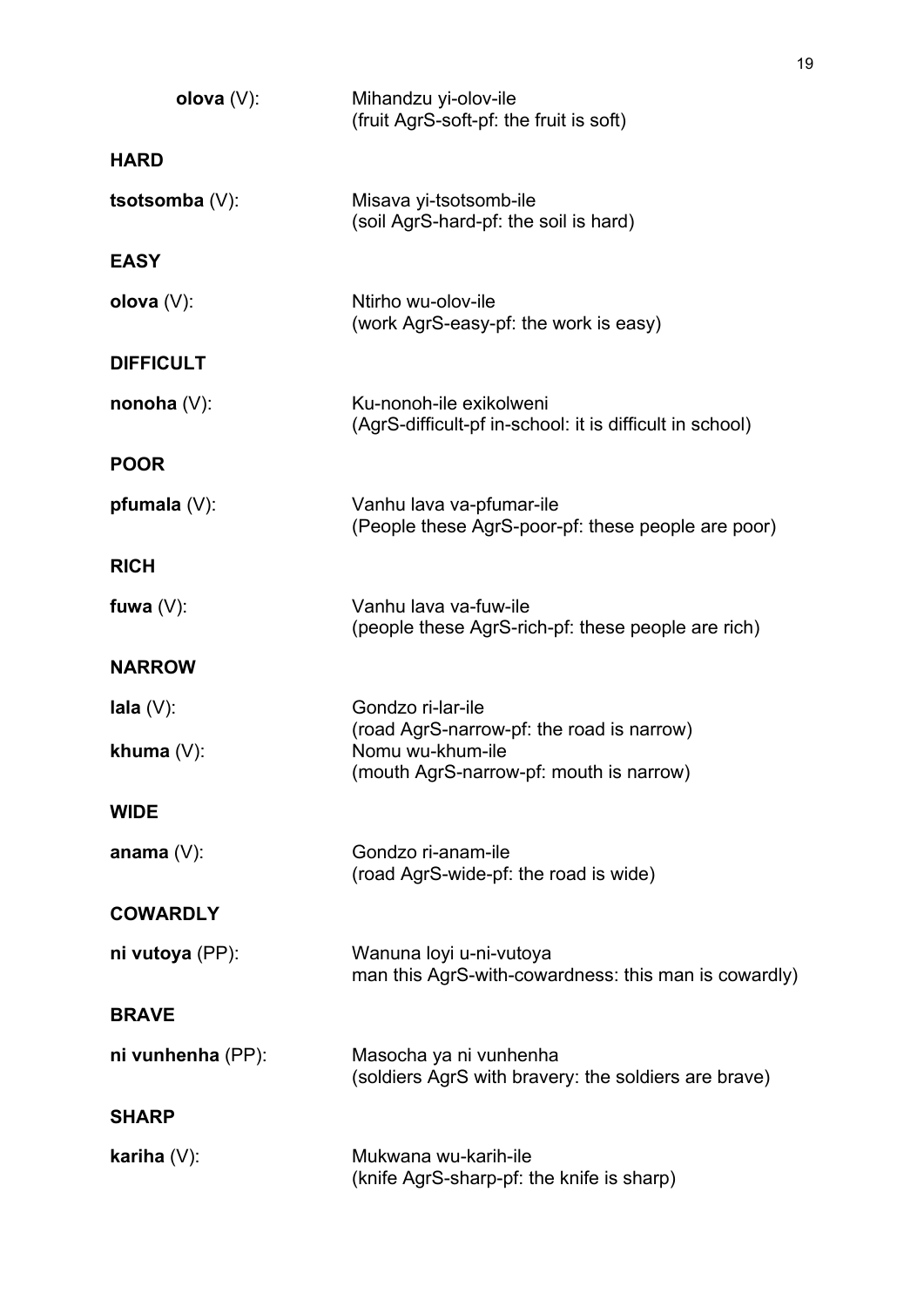| hlontswa (V):      | Mukwana wu-hlontsw-ile<br>(knife AgrS-sharp-pf: the knife is sharp)                                                    |
|--------------------|------------------------------------------------------------------------------------------------------------------------|
| <b>NEW, YOUNG</b>  |                                                                                                                        |
| ntshwa (adj):      | Swiambalo swi-ntshwa<br>(clothes AgrA-new: the clothes are new)                                                        |
| <b>OLD</b>         |                                                                                                                        |
| dyuhala $(V)$ :    | Wansati loyi u-dyuhar-ile                                                                                              |
| hlakala $(V)$ :    | (woman this AgrS-old-pf: this woman is old)<br>Swiambalo swi-hlakar-ile<br>(clothes AgrS-wear.out-pf: clothes are old) |
| <b>CLEAN, PURE</b> |                                                                                                                        |
| tenga $(V)$ :      | Mati ya-teng-ile<br>(water AgrS-clean-pf: the water is clean)                                                          |
| <b>DIRTY</b>       |                                                                                                                        |
| basuluka (V):      | Swiambalo swi-basuluk-ile<br>(clothes AgrS-dirty-pf: the clothes are dirty)                                            |
| <b>SHALLOW</b>     |                                                                                                                        |
| na ku-enta (PP):   | Mati ya-nga-na-ku-ent-a<br>(water AgrS-neg-with-to-deep-fv: the water is not<br>deep (shallow)                         |
| <b>DEEP</b>        |                                                                                                                        |
| enta $(V)$ :       | Mati ya-ent-ile<br>(water AgrS-deep-pf: the water is deep)                                                             |

### **4. TRANSITIVE VERBS**

For a structure of clauses with a transitive verb, see no. (6-8) above.

### **4.1 Word order**

Xitsonga is a SVO language in which the object follows the verb:

(22) [N'wana] u-lava [malekere] S V O [The child wants sweets]

This word order may be changed for various reasons of which the following two cases are frequent: objectival agreement and Focus on the object.

### **4.2 Focus on the object**

For a discussion on focus, see i.a. Erteschik-Shir (2007), Mali (1995), Madadzhe 1997:508), Mletshe (1995:76-111), Mpeko (1992:83, 92), Tlaka (1997), Malete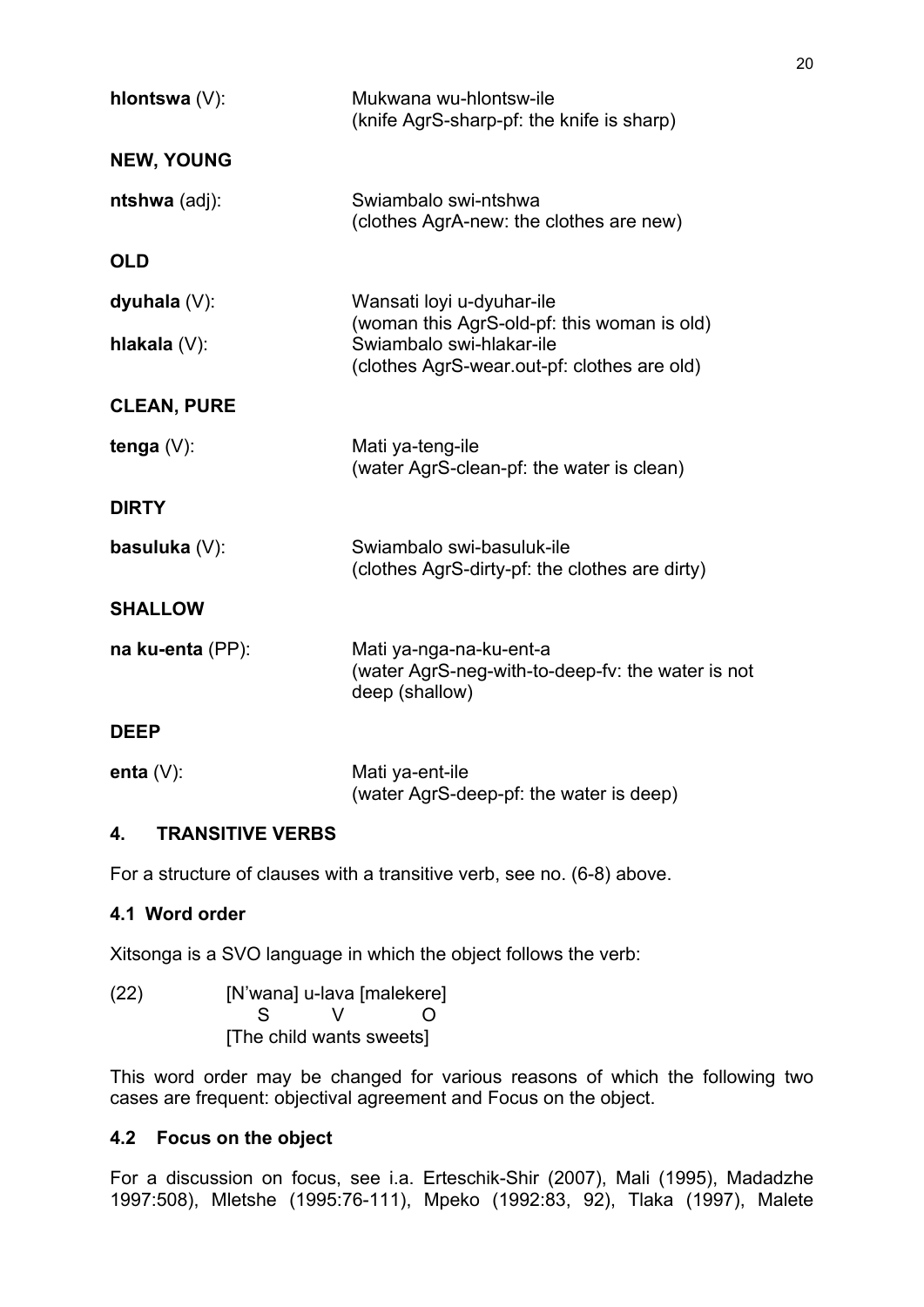(2001:307), Nemudzivhadi (1995:115). The change in word order to effect focus uses **reduplicated phrases** where the predicate is repeated. The object of the clause is then moved to a position after the repetition of the verb, but with objectival agreement on the verb.

The Dependent mood in brackets below may be used to effect focus:

(23) Ndzi-ta-n'wi-vita [ndz- n'wi-vita] mudyondzi loyi (I will keep on calling him this student: I-will-him-call I-him-call student this)

 Ndzi-n'wi-vitanile [ndzi-n'wi-vitana] (I kept on calling him: I-him-call-perf I-him-call)

 U-n'wi-langute [a-n'wi-languta] (She kept on looking at him: she-him-look-perf she-him-look)

 Va-yi-dye [va-yi-dya nyama leyi] vafana (They keep on eating this meat the young men: they-it-eat they-it-eat meat this young-men)

 N'wana loyi u-ta-yi-dyondza [a-yi-dyondza] buku leyi (This child will keep on reading this book: child this she-will-it-read she-it-read book this)

### **4.3 Objectival agreement**

### **4.3.1 Agreemend and pro**

Subjectival agreement and objectival agreement occur as prefixes of the verb in morphology:

(24) V-a-ndzi-hlek-a (They are laughing at me: AgrS2-lf-1ps.AgrO-laugh-fv)

**va** is a subjectival morpheme and **ndzi** an objectival morpheme. No overt NP subject or object occur. In such cases the null subject or object parameter appears. Phonologically empty pronominals, indicated as **pro**, may contain the grammatical features of pronouns, i.e. person, number and gender and they may appear as subject or object in the structure of sentences:

(25) [proi]vi-a-ndzij-hleka [proj]

The subject **pro** is coindexed with AgrS **va** and the object pro with AgrO **ndzi**.

### **4.3.2 AgrO with a lexical object**

It is possible for a lexically realized object to co-occur with object agreement without the presence of comma-intonation after the verb. This kind of co-occurrence of a lexical object with the object agreement morpheme is correlated with a specific semantic effect of emphasis which is absent when the lexical object is preceded by comma-intonation. In Xitsonga the object clitic does not regularly co-occur with a lexical object NP in postverbal position. An NP associated with the object clitic regularly occurs in a sentence initial topic position in these languages.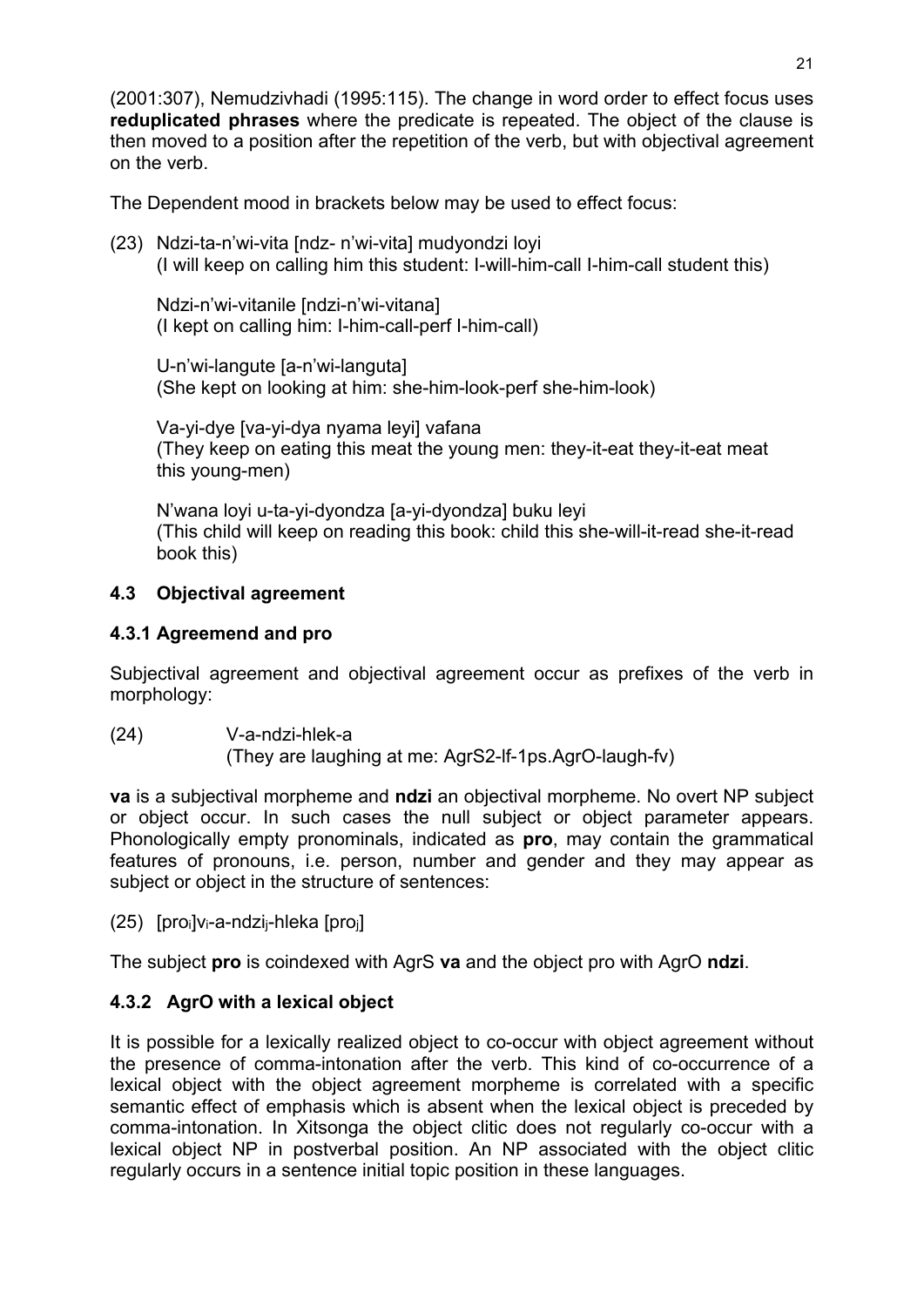The objectival agreement may co-occur with an object that is lexically realized in the nguni languages. This is exactly parallel to the case where the subject will be lexically realized:

#### **Zulu**:

(26) Amadoda a-ya-yi-hlaba imvu (The men are slaughtering the sheep: men agrs-LF-agro-slaughter sheep))

The agreement morpheme coindexed with **amadoda** is **a** and with **imvu** it is **yi**. However, the issue is more complicated than a simple problem of agreement in the case of **yi**. Such sentences have two distinguishing semantic features of emphasis which is not present when the AgrO is not used:

- (27) a. Amadoda a-hlaba imvu (The men are slaughtering a sheep)
	- b. Amadoda a-ya-yi-hlaba imvu (The men do slaughter a sheep)

In (a) without the AgrO **yi** this semantic feature is not present. It seems then as if structures like (b) with AgrO together with a **lexical** object have to be dealt with within the broader framework of a theory of **focus** where **imvu** in (b) is thus in a focus position. This semantic feature of emphasis appears with a present tense above.

The noun phrase appearing as object of a verb in Xitsonga does not regularly appear with objectival agreement if this noun phrase has some lexical content.

(28) [proi] ndzi-a-yij-dy-a [nyamaj] (pro 1sgAgrS-LF-9AgrO-eat-FV 9meat: I do eat meat)

Although these sentences are not regarded as ungrammatical, it is usually interpreted in such a way that the object **nyama** is to be regarded to be in a special focus position. A pause can be found between the verb **dya** and the object **nyama** i.e. a comma-intonation:

(29) ndz-a-yi-dya, nyama

The object **nyama** regularly appears in a topic position in front of the sentence:

(30) [nyamai] [proj ndzj-a-yii-dy-a [proi] (9Meat pro 1sgAgrS-LF-9AgrO-eat-fv: meat I eat it)

The topic NP **nyama** is coindexed with the objectival agreement morpheme **yi** which is in turn coindexed with an empty pro: The topic NP must be associated with objectival agreement in the morphology of the verb.

#### **4.3.3 Stylistic movement**

See also Mletshe (1995), Tlaka (1997) and Nemudzivhadi (1995).

Once the structure has been established with both subjectival and objectival agreement, the lexical subject and object may appear anywhere in the sentence. This is a type of movement of noun phrases but this movement does not take place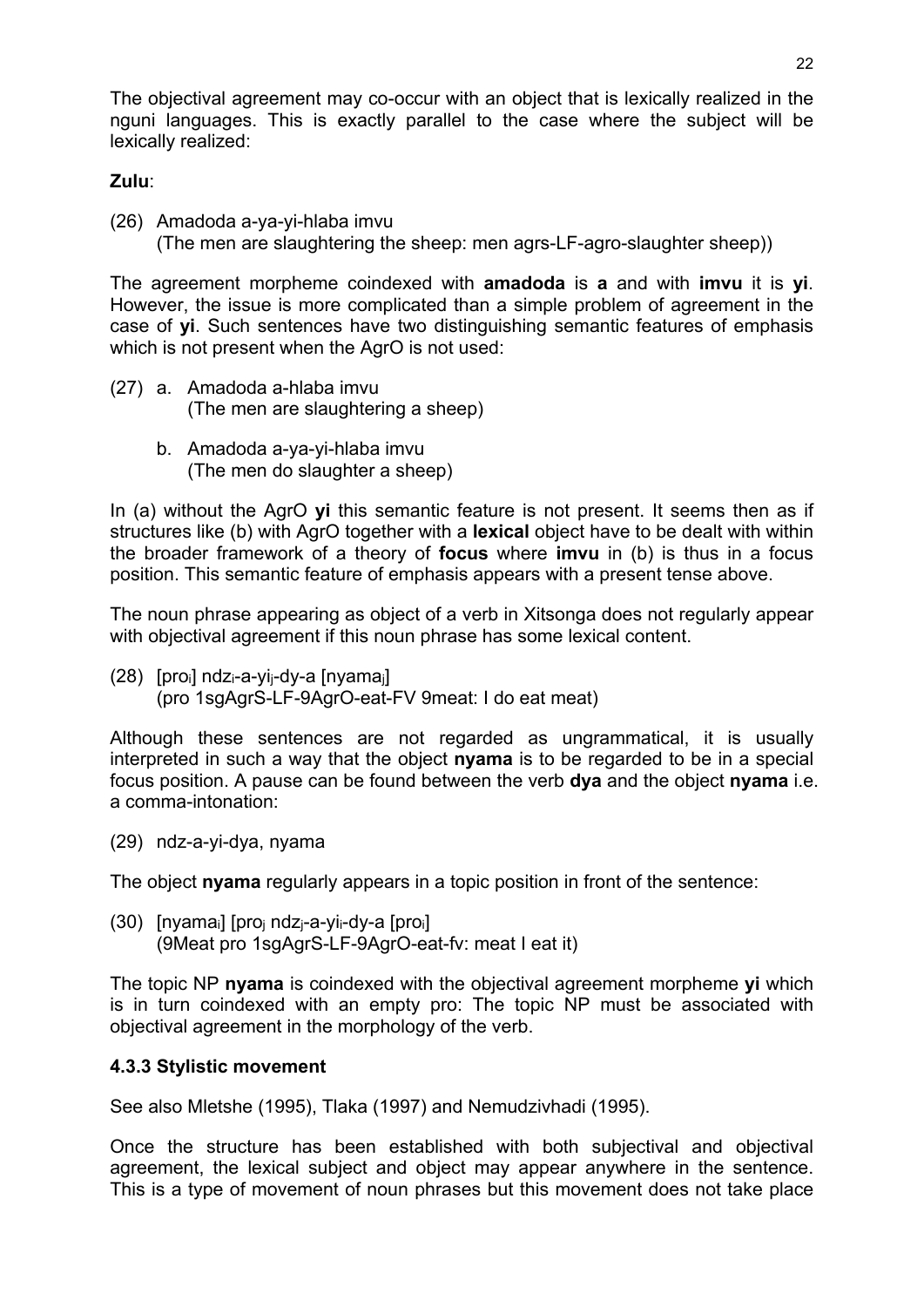within the syntax. It is regarded as stylistic movement and is usually dealt with in the phonological component.

A simple sentence may theoretically have six different alternate forms depending on where the subject and object have moved:

- (31) a. Vana v-a-swi-lava swakudya (Children they want it food: children agrs-LF-AgrO-want food))
	- b. V-a-swi-lava vana swakudya
	- c. Vana swakudya v-a-swi-lava
	- d. Swakudya v-a-swi-lava vana
	- e. V-a-swi-lava swakudya vana
	- f. Swakudya vana v-a-swi-lava

These different sentences, all with the same meaning but dependent on previous discourse and/or emphasis, are made possible because of the presence of two different agreement morphemes: a subjectival agreement morpheme **va** and an objectival agreement morpheme **swi**.

It must be noted that the different alternations are only possible because the subject and object have different class features. If these two belong to the same class, the alternations would not be possible:

(32) Wansati w-a-n'wi-vona nhwanyana (The woman sees her the girl)

The subject and the object belong to class 1 and thus share the same agreement.

#### **4.4 Coordinated objects**

For coordination see i.a. Mahlomaholo (1993), Moloto (1992), Ramaliba (1992), Sineke (1997) and Siwundla (1987).

The syntactic object may be a coordinated noun phrase. Coordinated noun phrases may use a conjunct in structures like the following:

(33) DP le DP

Coordinated DPs may be generated without any problem.

The structure above presents problems when objectival agreement has to be addressed. The verb will then have AgrO which will have to agree with the coordinated noun phrase.

In the first place, if one of the coordinated NP's is a member with the feature [first] person], either singular or plural, then the coordinated NP will have the features [first person, plural]:

(34) Va-hi-lava [mina na wena] (They want us me and you)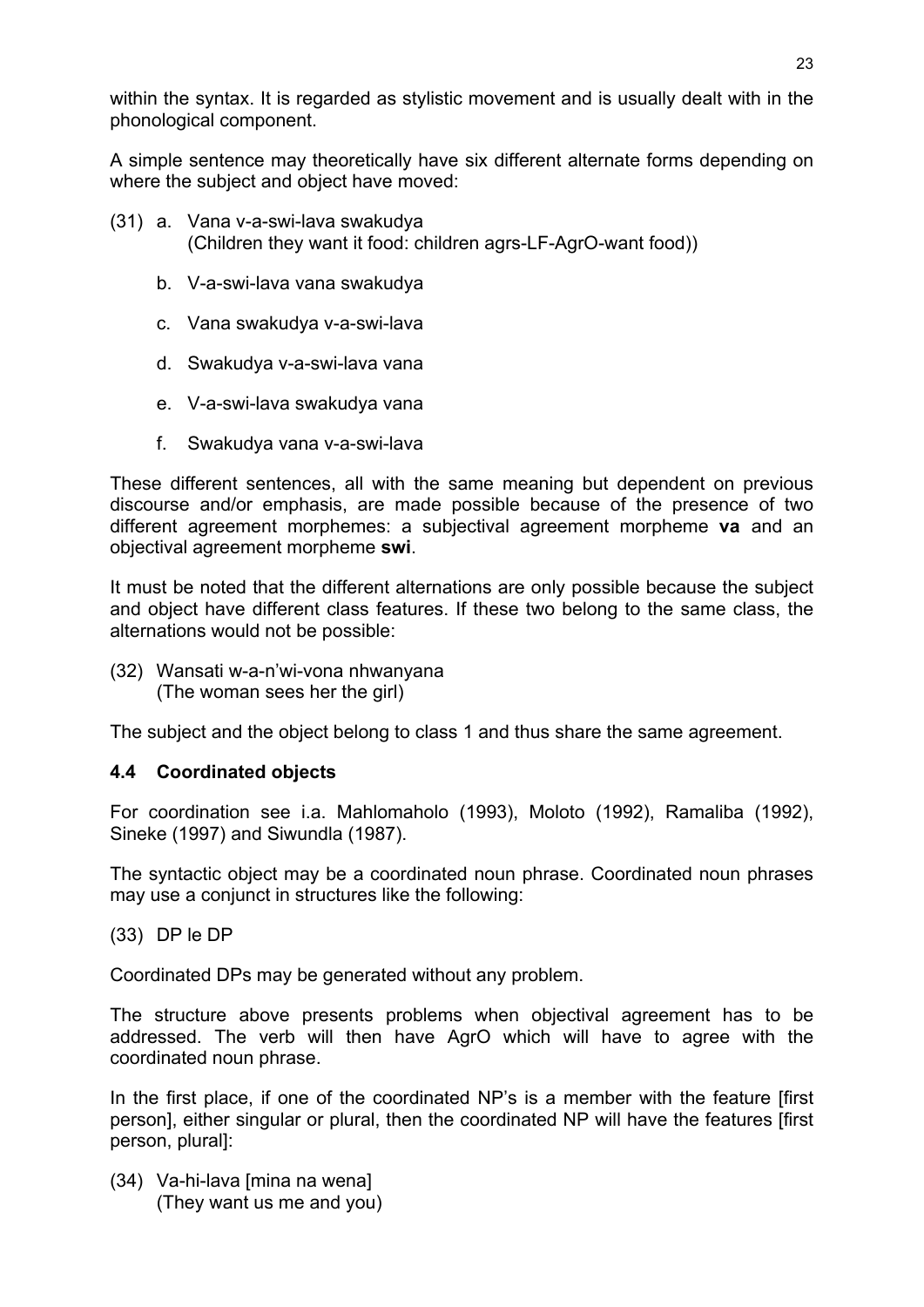When one of the coordinated NP's is in the second person without any first person being present in the coordination, the coordinated NP will be second person plural:

(35) Va-mi-hleva [wena na wanuna] (They are gossiping about you you and the man)

If both members of the coordination have the feature [human] the agreement will be class 2:

(36) Ndza-**va-**vona [mufana na wunana] (I see them the young man and the man)

When they are both [-human] the plural agreement of one of the nouns may be accepted:

(37) Va-**swi-**xavile [xinkwa na mihandzu] (They bought them bread and fruit)

Or the agreement issue may be resolved through emphasis. The clitic will have the agreement of the emphasized NP, whichever it is:

- (38) a. A-ndzi-**xi-**voni [xihari na murhi] (I don't see it the wild animal and the tree)
	- b. A-ndzi-**wu-**voni [murhi na xihari]
	- (I don't see it the wild animal and the tree)

When one of the coordinated NP's is human and the other non-human, the clitic will only accept the agreement of the NP with the feature [human]:

(39) Ndza-**n'wi-**vona [wanuna na hanci] (I see him the man and the horse)

It may frequently happen that one of the coordinated NP's is not used, but is implied:

(40) Hi ximumu ndzi-nwa wayini yo basa kambe hi xixika ndzi-nwa [na wayini yo tshwuka]

(In summer I drink white wine but in winter I drink also red wine)

### **4.5 Locative noun phrases**

Locative noun phrases used to have heads with their own noun class and as such they appeared in all different positions in a clause. The locative noun has mostly lost this ability although some remnants of this use can still be detected. Thus, a locative noun phrase may appear as the object of the verb but under certain conditions. Firstly, the verb has to be an abstract verb and not a concrete verb.

Secondly, the agreement **ku** must appear with the object and be coindexed with it.

- (42) : a. Ndza-**ku-**tiva [eCape Town] (I know it in Cape Town)
	- b. Ndza-**ku-**chava [lahaya ehansi ka ntshava] (I am afraid there at the bottom of the mountain)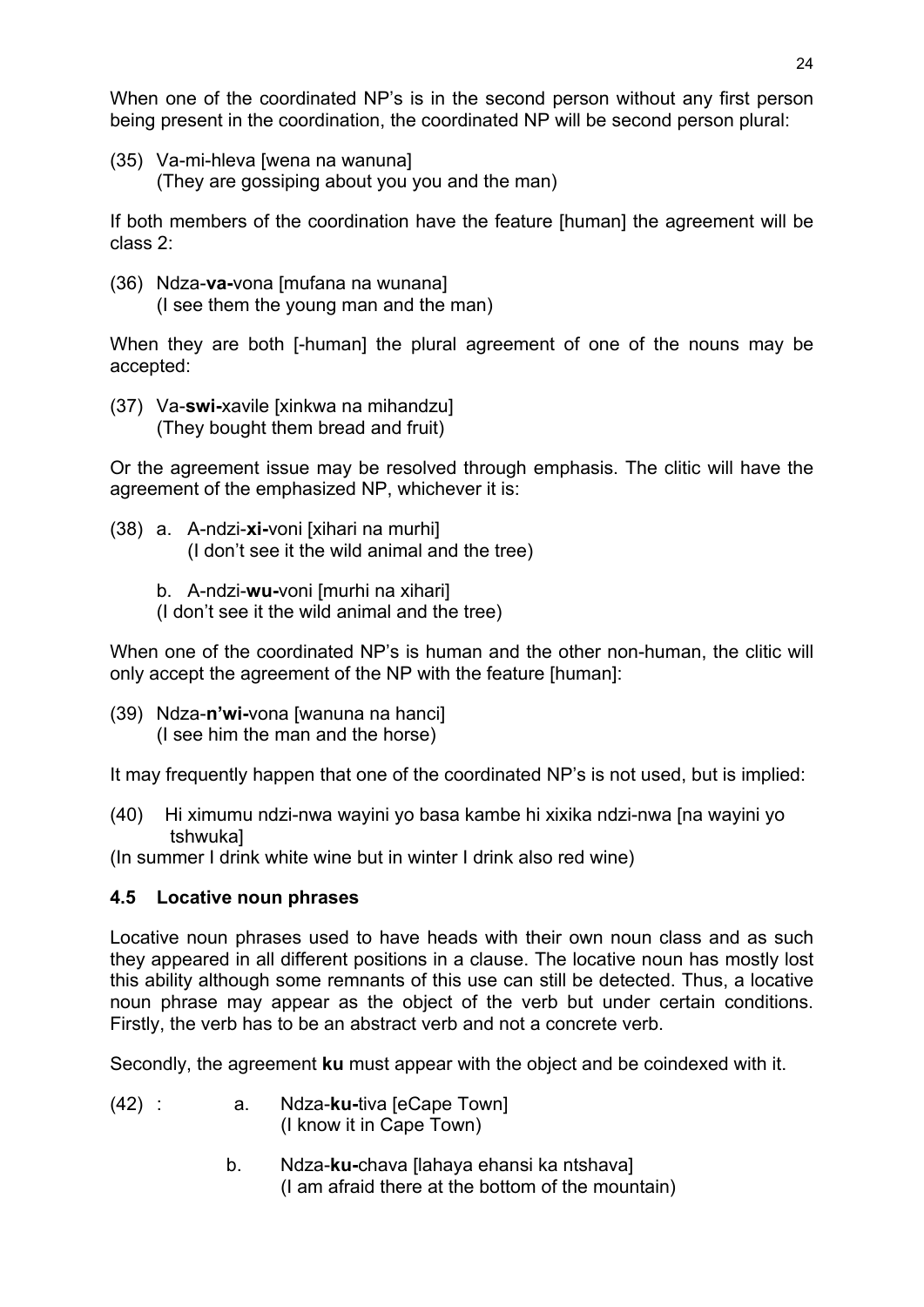#### **4.6 Nominal infinitives**

See i.a. Sadiki (1992), Tshithukhe (1997), Tunzelana (1993) and Motaung (1991).

Nominal Infinitives are nouns derived from verbs. As such these verbs retain their argument structure. The subject is to be found in a possessive phrase while the syntactic object takes the position after this possessive phrase in surface structure. All Nominal Infinitives are furthermore morphologically marked with a prefix:

- (42) a. [Ku-yimbelela ka vona risimu] ka-tsakisa swinene (Their singing a song is very nice)
	- b. [Ku-ba ka mudyondzisi vana] ku-terisa vusiwana/swa-vavisa (The teacher's hitting of the children is sad)

The complement **risimu** retains its status as syntactic object even though it is no longer adjacent to the verb. It can be seen from the Agro of this object when it is placed on the verb **yimbelela:** 

(43) [Ku-**ri-**yimbelela ka vona [risimu] (Their singing of it the song)

#### **4.7 The sentential pronoun as object**

There is a sentential pronoun whose reference is some sentence in discourse. This pronoun may appear together with a demonstrative pronoun. The objectical agreement of class 8 **swi** may occur with the demonstrative **leswo**:

- (44) a. Vanhu lava va-dyaka vanhu namuntlha lava nga emahlweni ka hina, va**swi-**endlile hikwalaho ka ndala (These people who are today cannibals who are before us, they did that because of hunger)
	- b. Vakulukhumba vamufana loko va-n'wi-vona a-endla **leswo**, va-hleketile ku n'wi-lavela nsati (The elders of the young man when they saw him doing that, they decided to look for a wife for him)
	- c. Nomsa u-feyirile xikambelo. Tatana u-**swi-**twile (Nomsa failed the examination. Father heard it)

#### **4.8 Subject and object in the relative clause**

See also Makgopa (1996), Mathalauga (1997), Mletshe (1995), Legodi (1995), Mabaso (1996), Nxumalo (1994) and Tsanwani (1997).

Of interest seems to be the compulsory presence of AgrO on the verb in the relative clause. It is a necessary condition of all relative clauses that the antecedent must be present in the relative clause in one way or another. It can be done in various ways, i.a. through the presence of AgrO:

(45) U-twisisa **mhaka** [leyi mudyondzisi a-**yi-**vulavulaka?] (Do you understand thing which the teacher is speaking it?)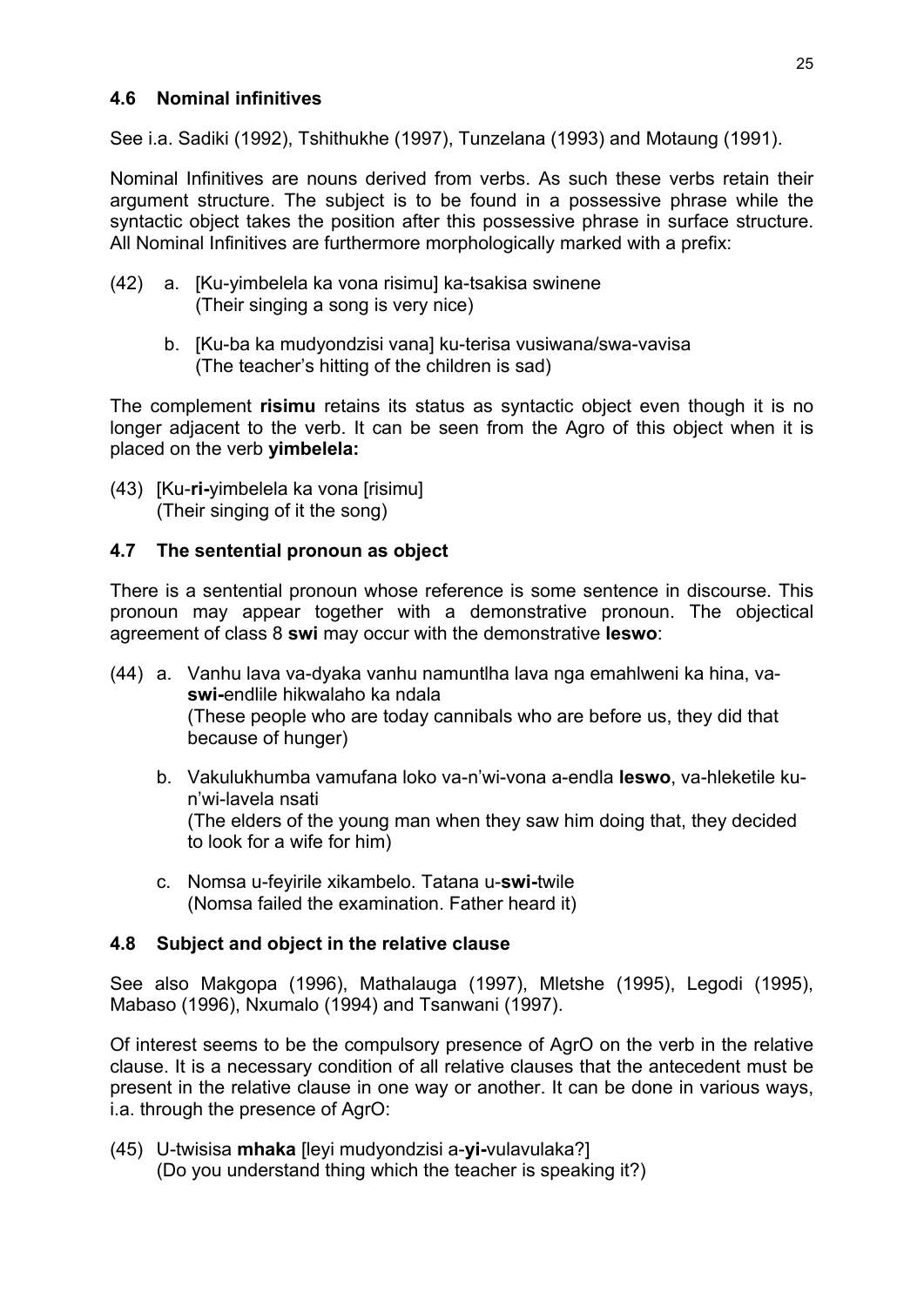The antecedent is **mhaka** and this antecedent is present in the relative clause through its coindexed clitic **yi** on the verb **vulavula**.

The object of a relative verb may be moved through intrusion of a PP.

(46) Xi kwihi xihloka [lexi mufana loyi a-tsemaka [hi xona] muthi]? (Where is the axe with which this chap is cutting the tree?)

The PP **hi xona** has intruded between the verb **tsema** and the object **murhi.** 

#### **4.9 Passive**

In passive sentences the verb appears with the passive morpheme [-w-] and the object may be copied on the subject position:

(47) [Swakudya] swi-dy-iw-ile [swakudya] [Food AgrS-eat-pass-perf food: the food has been eaten)

[Swakudya] has been copied in the subject position and its appearance in the object position will be deleted in the phonological component.

#### **4.10 The Universal Quantifier**

See i.a. Moletsane (1992), and Du Plessis and Visser (1992).

Certain restrictions on the use of the "long forms" of tenses may fall away with the universal Quantifier in an NP in object position.

- (48) a. Ndzi-vita [vanhu hinkwavo] b.Ndzi-**va-**vita [hinkwavo vanhu] (I call all the children)
	- c. Ndz-a-va-vita [hinkwavo vana] eCape Town

### **Short form**

(49) \*Ndzi-va-vita vana

#### **Long form**

- (50) a. Ndza-**va**-vita [vana]
	- b. Ndzi-**va**-vitile [vana]

#### **4.11 Transitive ideophones**

See Neethling (1972), Molotsi (1993), Malima (1993), Gxowa (1994), Nokele (1996).

Ideophones are introduced into sentence structures by means of the verb **re** or **thi** which serves as bearer of Inflection and derivation. As such one may then also find ideophones in two-place predicates where one of the arguments is the syntactic object:

(51) a. A-ku swiwitsi **bon'we** (He threw the sweets into his mouth)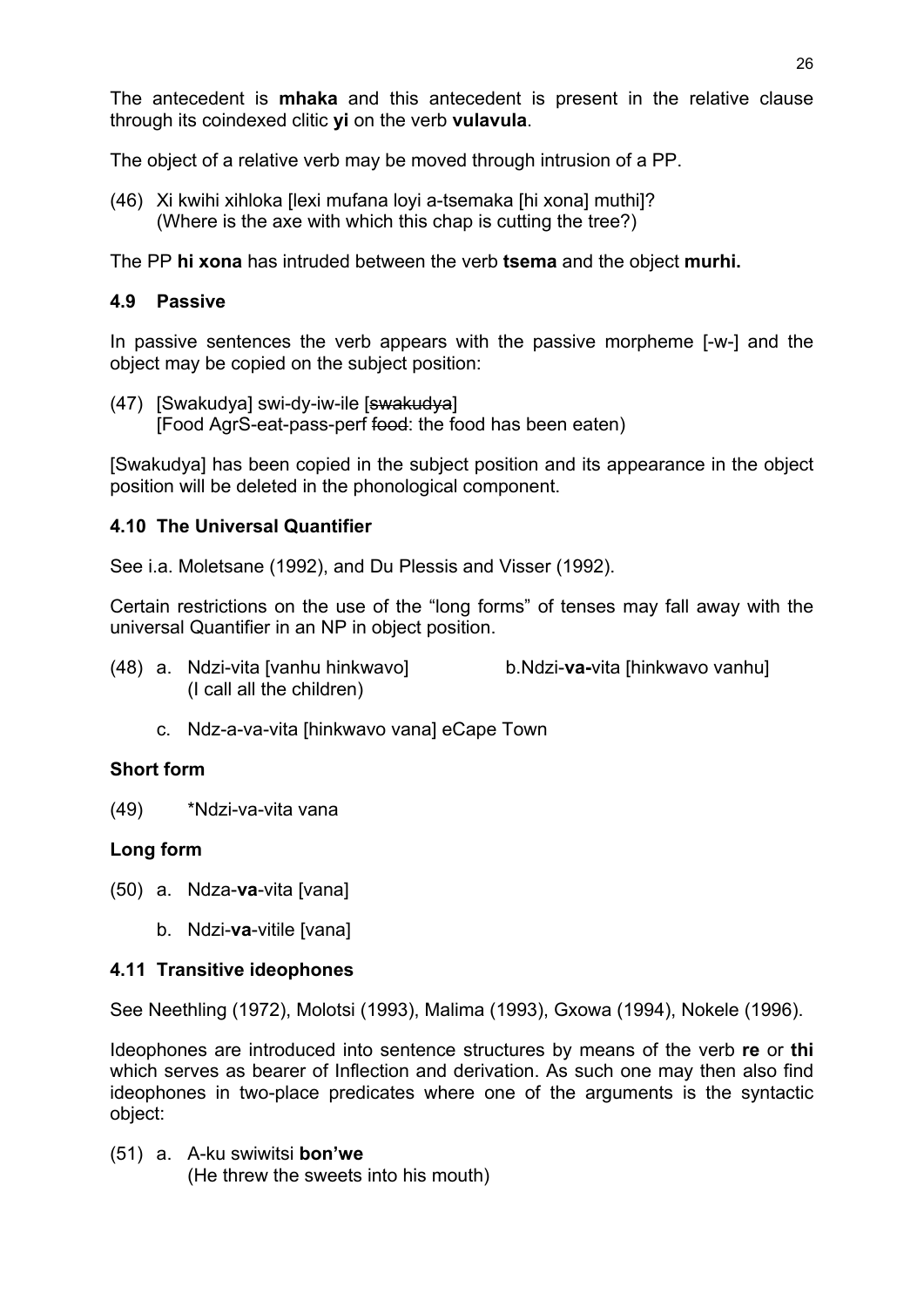b. Va-lo-n'wi-**katla** mufana (They grabbed this young man)

Objectival agreement may appear in conjunction with an empty NP as pronoun or as agreement marker with a lexical object:

(52) A-**ku-mu-**nyemu [pro] (He gave him a dirty look)

Only the infinitive **ku** may appear above.

### **4.12 Verbs of contact**

#### **With Instrumental PP**

### **STAB**

-tlhava wanuna [hi mukwana] (stab man with knife)

### **TOUCH**

-khumba n'wana [hi xandla] (touch child with hand)

### **COVER**

-funengeta n'wana [hi nguvu] (cover child with blanket)

### **RUB**

-chukucha kumbi [hi lapi] (rub wall with cloth)

### **FASTEN**

-boha bokisi [hi ntambu] (fasten box with rope)

### **LOOSEN**

-ntshunxa ntambu [hi xandla] (loosen rope with hand)

### **NIP, PINCH**

-tova n'wana [hi minwala] (pinch child with fingers)

### **CRASH**

-chayisa murhi [hi movha] (crash tree with-car)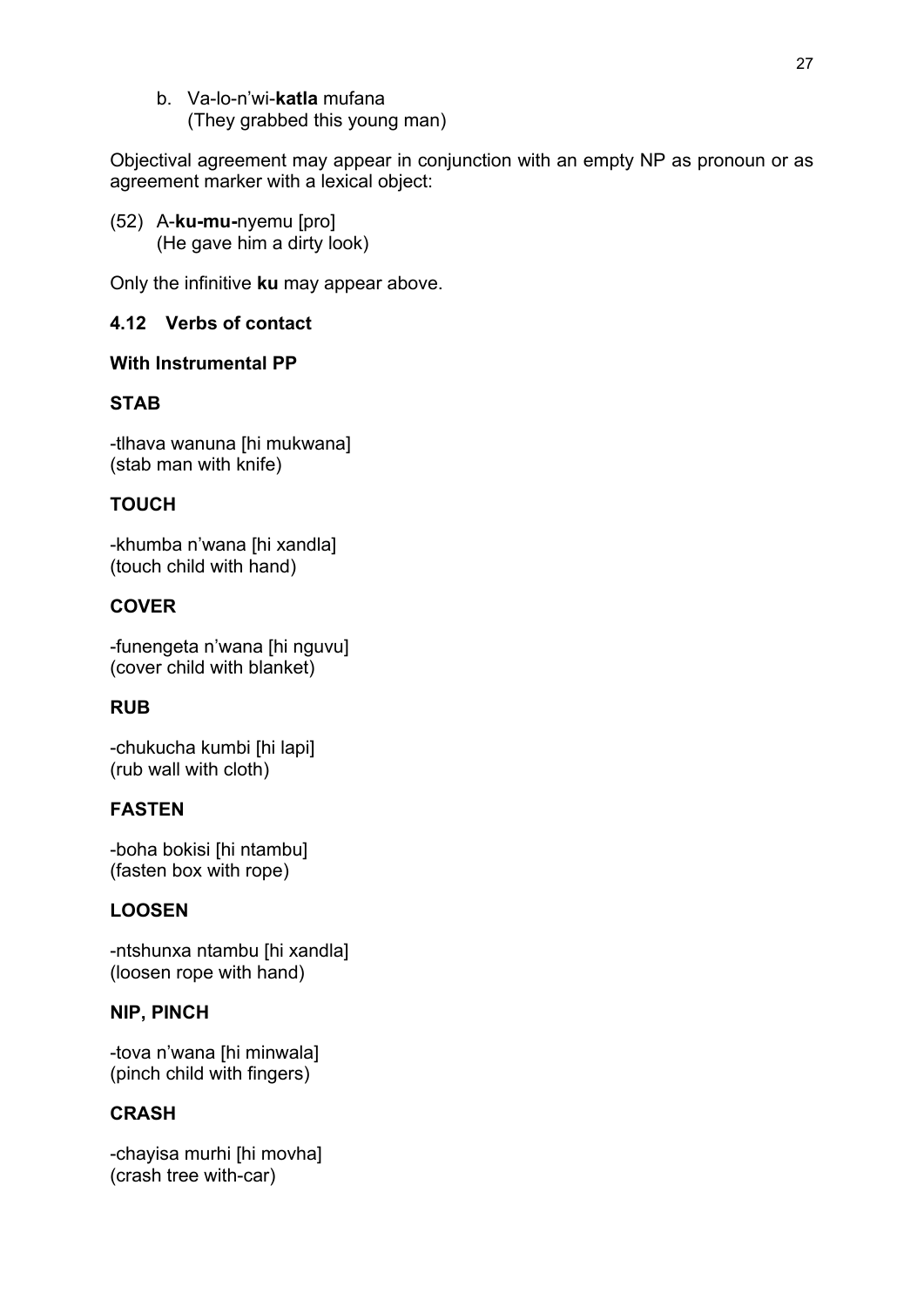### **SCRATCH**

-nwaya nhlonge [hi matiho] (scratch skin with fingers)

### **HIT**

-ba wanuna [hi xivurhi] (hit man with fist)

#### **With locative phrase**

### **TICKLE**

-dikida n'wana [eka nhlana] (tickle child on-back)

### **CARRY**

-rhwala mbita [eka nhloko] (carry pot on-head)

### **PULL**

-koka saka [egolonyini] (pull bag on-wagon)

#### **PUSH**

-susumeta movha [egarajini] (push car in-garage)

### **KICK**

-raha bolo [eka mina] (Kick ball to me)

### **TREAD**

-kandziya swimila [eka xirhapa] (tread-on plants in-garden)

### **THROW**

-hoxa buku [etafuleni] (throw book on-table)

#### **5. DITRANSITIVE VERBS**

See i.a. Maboya (1992:15, 34, 44), Ramone (1992), Rankhododo (1992), Mushiane (1999:61), Raphalalani (1997:63), Sepota (1992:35).

### **5.1 Structure**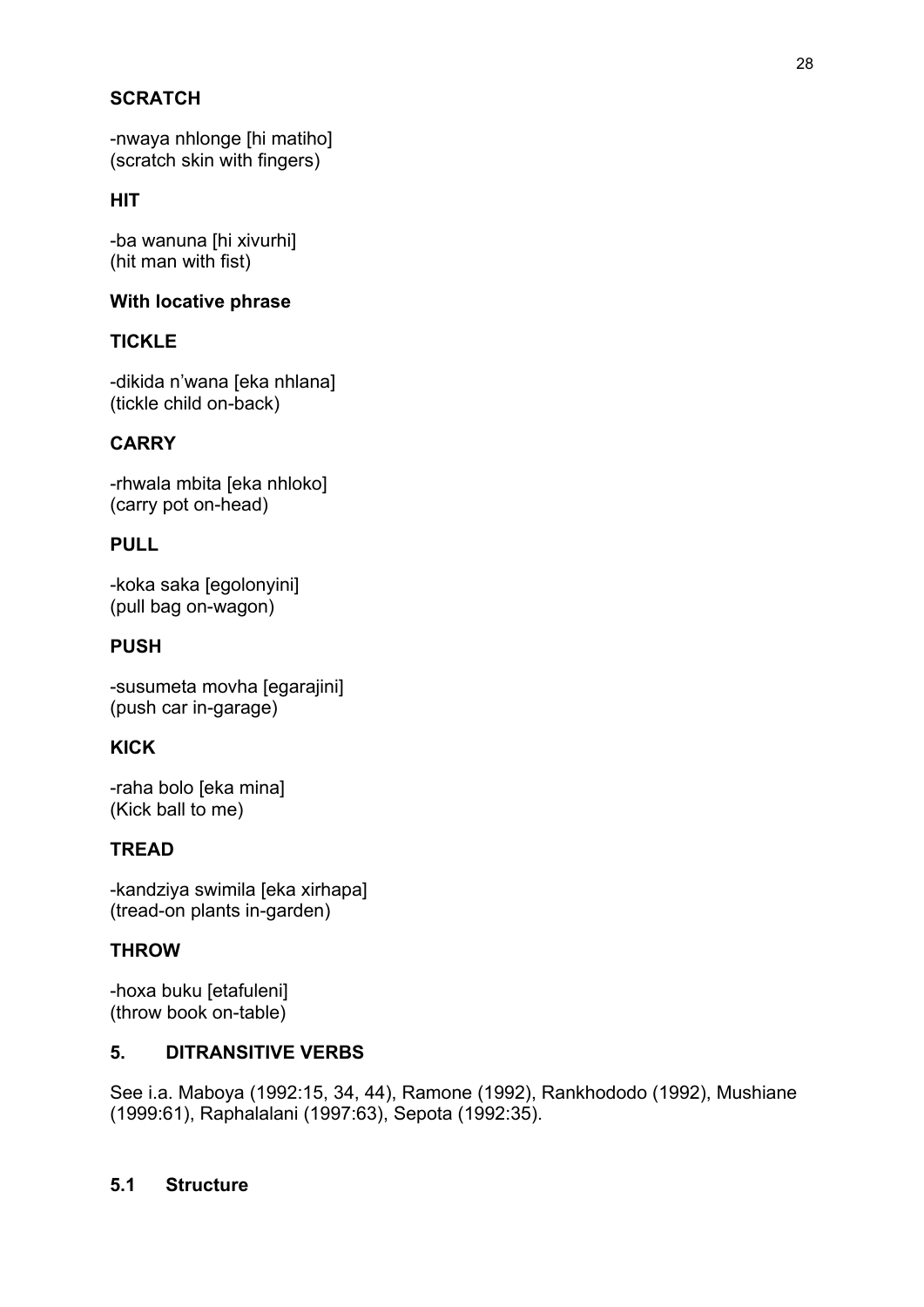

The light verb [v] licences three specifiers : [SU, IO, DO], it assigns the external  $\theta$ role and checks accusative and dative case and AgrO.

The verb [V] assigns two internal arguments.

The head T assigns nominative case and checks AgrS.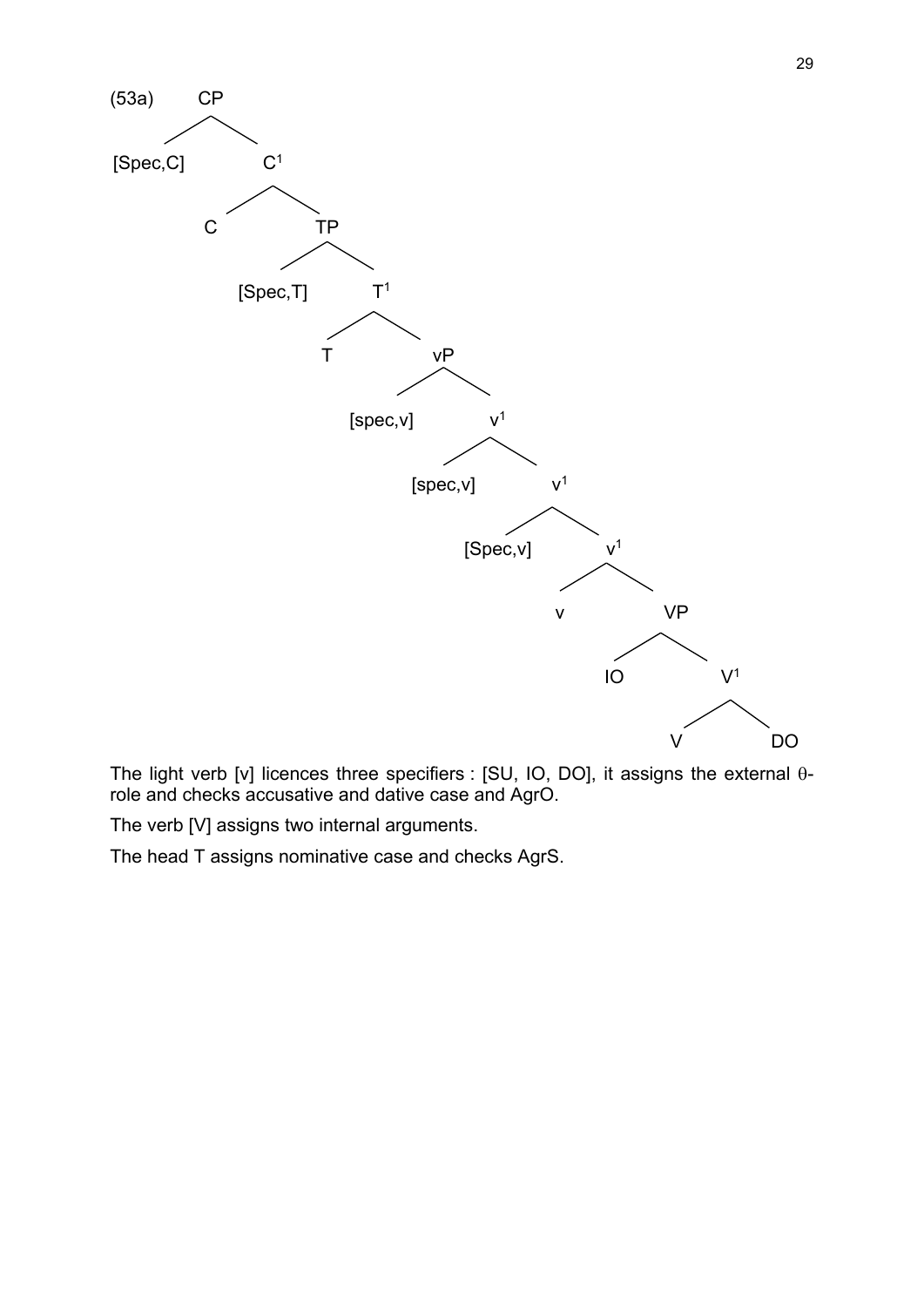

Ditransitive verbs appear in predicates which have two internal arguments:

(54) Wanuna u lomba [n'wana] [hanci] `The man lends a horse to the child'

These predicates thus show three arguments with an external argument as in (54). The verb **lomba** assigns two theta-roles to its complements of which the first one is usually the **recipient** and the second one the **theme**:

- (55) a. Kokwana u nyika [vana] [swakudya] `Grandmother gives food to the children'
	- b. Wanuna u hakela [n'anga] [homu] `The man pays a cow to the witch-doctor'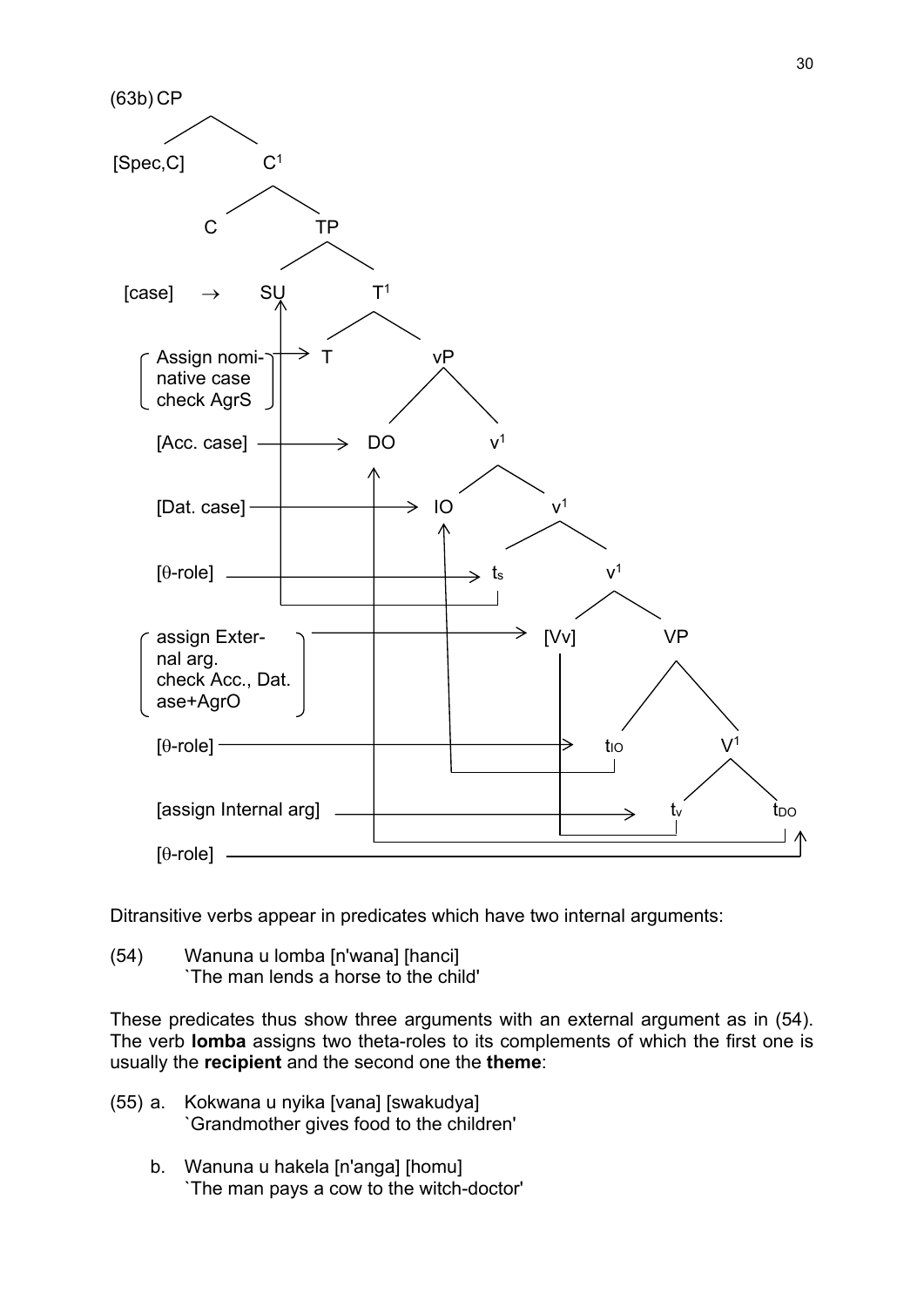c. Nhwana u tsona [vana] [swakudya] `The girl refuses food to the child'

In these sentences in (55) the subject has the theta-role of **agent** while the noun with the feature [animate] has the theta-role of **recipient**, e.g. **vana, n'anga**. The following noun above is **theme**, e.g. **swakudya, homu**.

The second internal argument may have the semantic role of **purpose** while the first argument adjacent to the verb may be **theme**:

(56) Ndzi rhuma [wansati] [mali] `I send the wife for the money (to fetch the money)'

The two internal arguments of ditransitive verbs have the grammatical function of direct and indirect object:

(57) Tatana u nyika [vana] [swiwitsi] `Father gives sweets to the children'

If we consider the word order of the objects in (57), the **indirect object** is the noun phrase immediately adjacent to the verb, i.e. **vana**. The direct object then follows the indirect object in word order, i.e. **swiwitsi**. In surface structures we find that these two objects may not be interchanged:

(58) a. \*Tatana u nyika [swiwitsi] [vana] b. Tatana u nyika [vana] [swiwitsi]]

These predicates with ditransitive verbs may be found with one internal argument only, i.e. with a direct object only. The other internal argument may thus undergo **argument reduction**:

(59) Bangi yi lomba mali `The bank is lending/borrowing money'

Argument reduction in the case of the direct object is not quite as common, but these verbs may be found with only an indirect object:

- (60) a. Ndzi hakela vatirhi `I am paying the workers'
	- b. Ndzi nyika vana 'I am giving the children (presents)'

As in the case of transitive verbs, objectival agreement may also be found with ditransitive verbs:

(61) Xikwembu xi **n'wi** nyikile [tatana wa wena] [nkarhi wa ka ku kurisa] `The Lord gave your father an opportunity to raise you'

Once the clitic has been established on the verb, the object which is coreferenced with this clitic may appear anywhere in the sentence:

(62) U **wu** nyikile [ndyangu] [papila]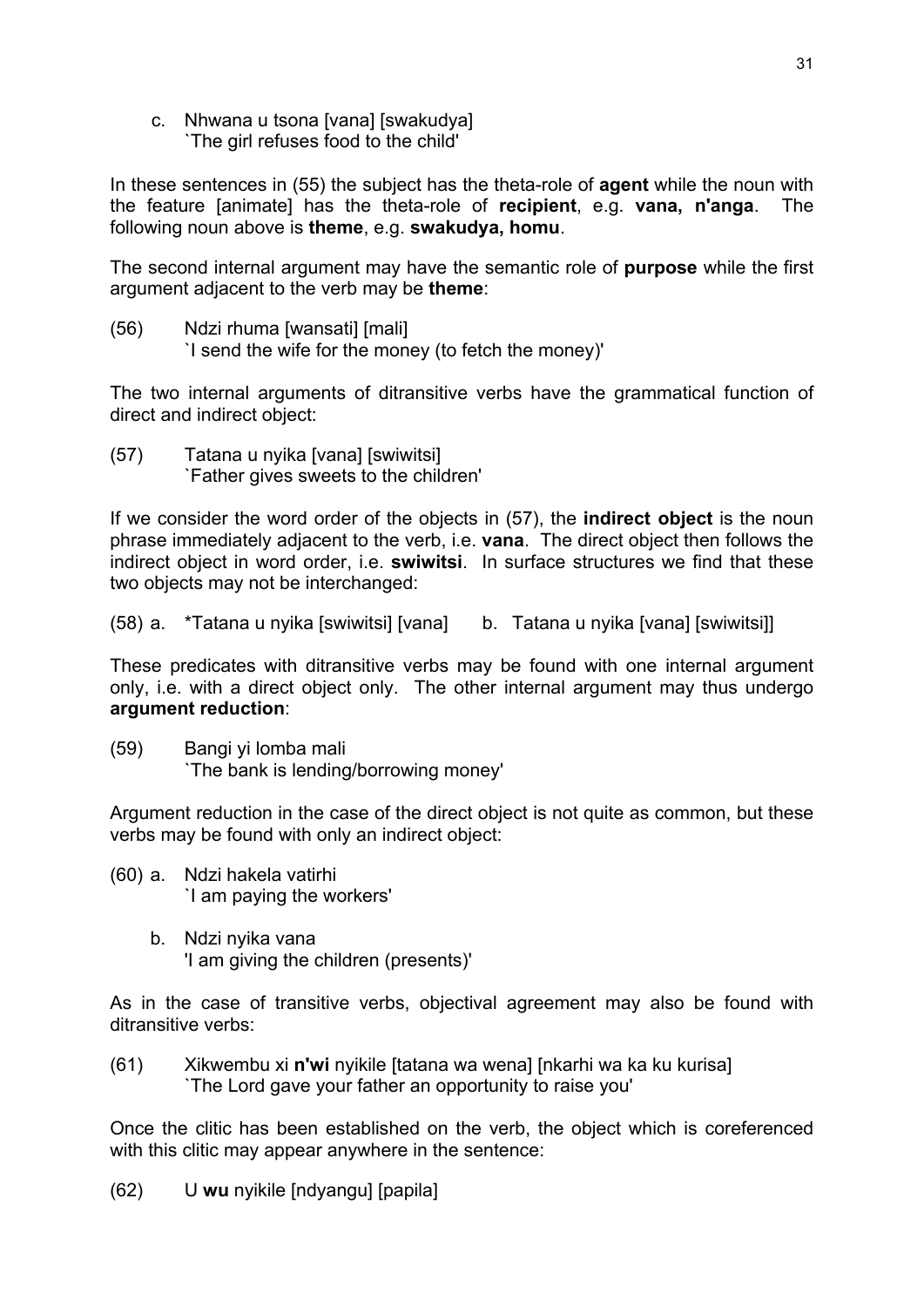#### `He gave the letter to the family'

The clitic may also be a pronominal, coreferenced and in a chain with an empty pronominal:

(63) Yima ndzi **ku** nyika [pro] swimatana `Let me give you a little water'

What seems to be problematic, is the possible semantic interpretations of the clitics of these two objects. In (63) only the indirect object has been used with a clitic. The following sentence may be used as a starting point in this investigation to see whether both objects may have objectival agreement:

(64) Ndzi nyika [vana] [swiwitsi] `I give the children sweets/sweets to the children'

The verb in (64) has in Inflection the Indicative Present Tense. Firstly, only one of these objects in (64) will be replaced by a pronominal. In such a case, the clitic will be used: in (65) the indirect object **vana** in (12) will be replaced by **va** in a chain with pro:

(65) Ndzi **va** nyika swiwitsi `I give the sweets to them'

The structure of (65) is represented in (66):

(66) [pro<sub>j</sub> [AgrS<sub>i</sub>-AgrO<sub>j</sub>-V [pro<sub>j</sub>] [NP]

The direct object in (65) may be appear with objectival agreement:

(67) Ndzi **swi** nyika vana `I give them to the children'

The structure (68) is on a par with (66):

(68) [pro<sub>j</sub> [AgrS<sub>i</sub>-AgrO<sub>j</sub>-V [NP] [pro<sub>j</sub>]

The adverb with **ka-** may appear in different positions with ditransitive verbs. In the first place it may take the position after the two objects:

(69) Ndzi nyika n'wana swakudya **kanyingi** `I give food to the child many times'

In the second place it may appear between the indirect and direct object:

(70) Ndzi nyika n'wana **kanyingi** swakudya

With the clitic on the verb of either object it likes to take the position adjacent to the verb:

- (71) a. Ndzi **n'wi** nyika **kanyingi [n'wana**] swakudya
	- b. [Swakudya] ndzi **swi** nyika **kanyingi** n'wana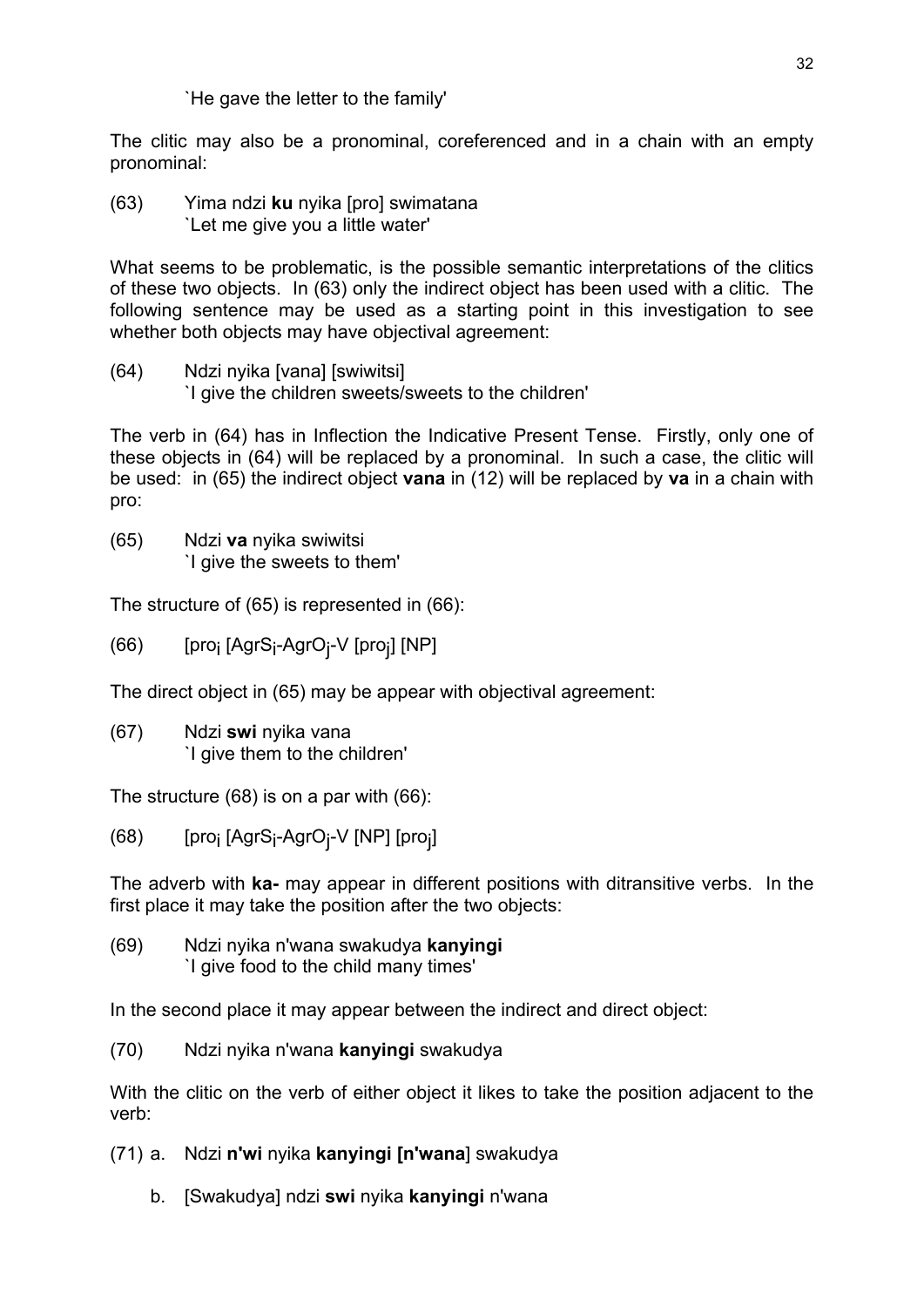# **5.2 Ditransitive verbs in Xitsonga**

### **Change of possession**

### **GIVE**

ha, nyika

# **PAY**

hakela

# **FEED**

dy-is-a

# **SEND**

rhuma

# **LEND, BORROW**

lomba

# **STINT, REFUSE FOOD**

tsona

### **COMMUNICATION**

### **NAME**

thya

### **TEACH**

dyondz-is-a

### **LEARN**

dyondza

# **ASK**

vutisa

## **TELL**

byela

# **REQUEST**

kombela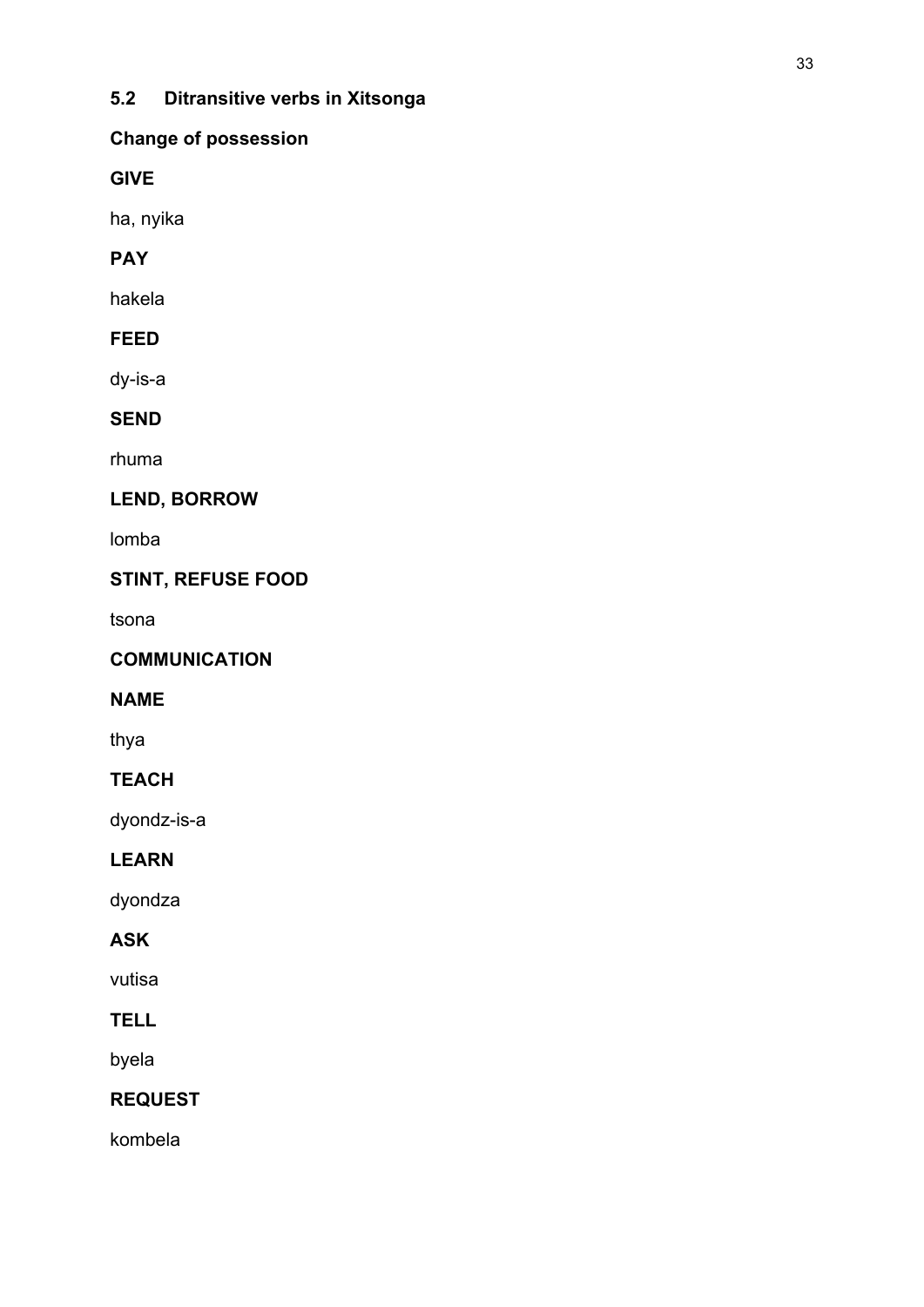#### **5.3 Dative alternation**

See i.a. Theledi (1998:83), Twabu (1998:116), Mphigalale (1997:90), Mtimka (1999:65), Sepota (1999:412).

> Ndzi-nyika wansati mbita Ndzi-nyika mbita eka wansati (I give pot to woman)

#### **BIBLIOGRAPHY**

Adger, D. 2003. **Core syntax: A minimalist approach**. Oxford University Press.

Belletti, A. 2004. Aspects of the low IP area. In: L. Rizzi (ed.): **The structure of CP and IP**. Oxford University Press.

Boeckx, C. 2006. **Linguistic Minimalism**. Oxford University Press.

Boeckx, C. 2008. **Bare syntax**. Oxford University Press.

- Burzio, L. 1986. **Italian syntax**. Reibel.
- Chomsky, N. 1993. A minimalist program for linguistic theory. In: K. Hale, S.J. Keyser (eds.):**The view from building 20**. The MIT Press.
- Chomsky, N. 1995. **The minimalist program**. The MIT Press.

Chomsky, N. 2006. **Approaching UG from below**. M.S.

- Dinga, P.P. 1997. **Verbs with predicative complements in Xhosa**. M.A., Stellenbosch University.
- Du Plessis, J.A. 1995. **Zulu syntax**. MS.
- Du Plessis, J.A. 1996. **The categories and phrase structures of the African languages**. SCAL no. 5.
- Du Plessis, J.A., Musehane, N.M., Visser, M. 1995. **Venda syntax**. SCAL no. 1.
- Du Plessis, J.A., Nxumalo, N.E., Visser, M. 1995. **Tsonga syntax**. SCAL no. 2.

Du Plessis, J.A., Visser, M. 1992. **Xhosa syntax**. Via Afrika

Du Plessis, J.A., Visser, M. 1995. **Sesotho syntax**. SCAL no. 3.

Du Plessis, J.A., Visser, M. 1996. **Northern Sotho syntax**. SCAL no. 4.

- Du Plessis, J.A., Visser, M. 1996. **Tswana syntax**. MS.
- Dyubeni, N.N. 1994. **Theta theory and the applicative in Xhosa**. M.A., Stellenbosch University.

Erteschik-Shir, N. 2007. **Information structure**. Oxford University Press.

Gxowa, N.C. 1994. **Ideophones in Xhosa**. M.A., Stellenbosch University.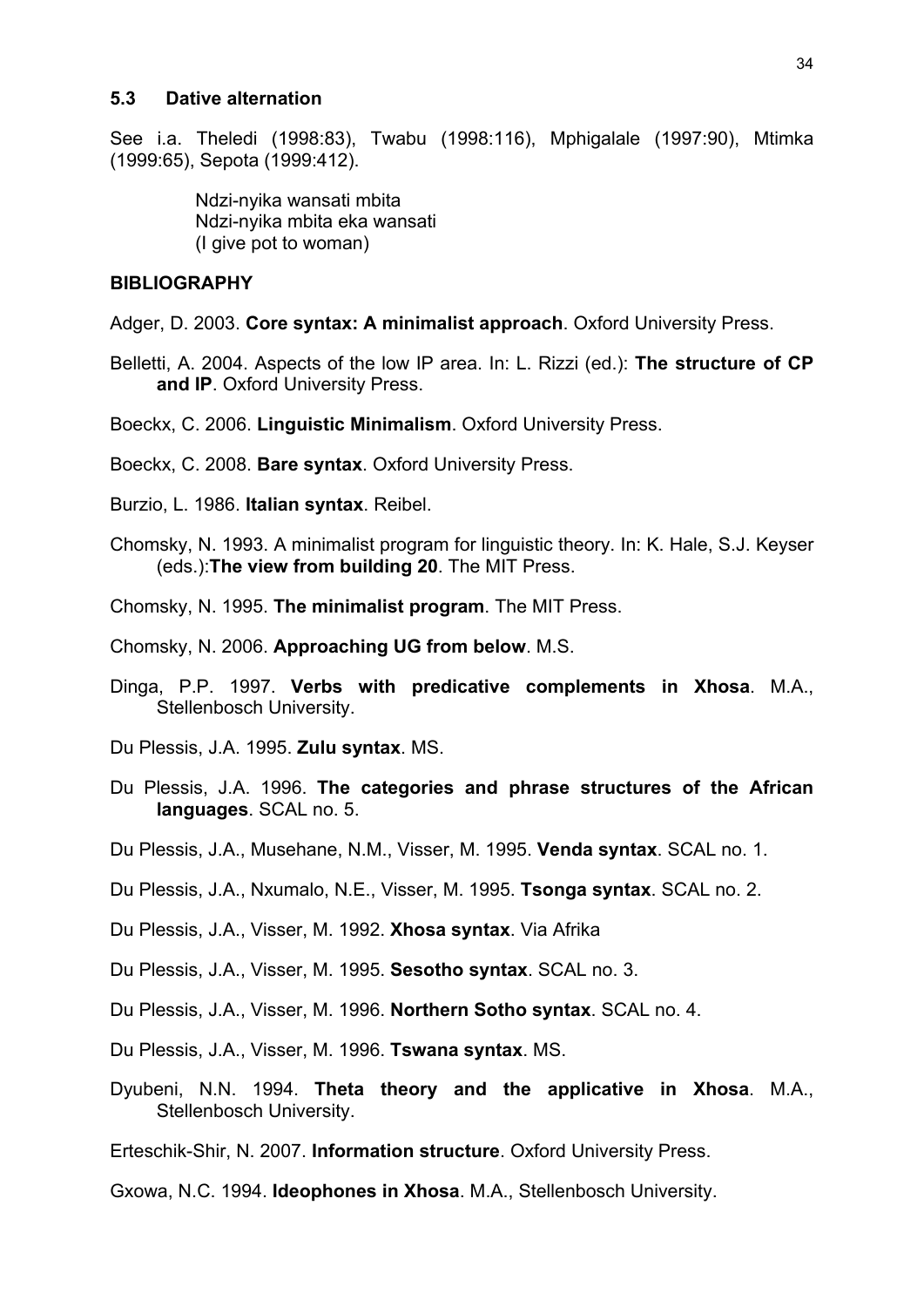- Hale, K., Keyser, S.J. 1993. On argument structure and the lexical expression of syntactic relations. In: K. Hale, S.J. Keyser (eds.): **The view from building 20**. The MIT Press.
- Hlungwani, M.C. 1997. **The applicative construction in Xitsonga**. M.A., Stellenbosch University.
- Hornstein, N., Nunes, J., Grohmann, K.K. 2005. **Understanding Minimalism**. Cambridge University Press.
- Jokweni, C.K. 1991. **Reflexive in Xhosa**. M.A., Stellenbosch University.
- Keyser, S.J. Roeper, T. 1984. On the middle and ergative constructions in English. **Linguistic Inquiry**, vol. 15.
- Kgoe, M.O.S. 1000. **Verbs of sending and carrying in Setswana**. M.A., Stellenbosch University.
- Khomitsevich, O. 2008. **Dependencies across phases: from sequence of tense to restructions on movement**. Ph.D.
- Larson, R. 1998. On the double object construction. **Linguistic Inquiry** vol. 19.
- Ledwaba, L.T. 1997. **Verbs of existence in Northern Sotho.** M.A., Stellenbosch University.
- Legodi, L.F. 1995. **The nominal modifiers in Northern Sotho**. M.A., Stellenbosch University.
- Letooane, M.B. 1992. **The applicative, deverbative and passive in South Sotho.**  M.A., Stellenbosch University.
- Mabaso, D.B. 1996. **The nominal modifiers in Zulu**. M.A., Stellenbosch University.
- Maboya, P.S. 1992. **Subject inversion in Sotho syntax**. M.A., Stellenbosch University.
- Madadzhe, R.N., 1997. **The copulative in Venda**. D.Litt., Stellenbosch University.
- Madzivhandila, T.G. 1999. **Psych verb constructions in Venda**. M.A., Stellenbosch University.
- Mahlomaholo, N.E. 1993. **Agreement and concord in Southern Sotho**. M.A., Stellenbosch University.
- Makado, A.S. 1996. **The semantic interpretation of the applicative in Venda.** M.A., Stellenbosch University.
- Makgopa, M.A. 1996. **The relative clause in Northern Sotho**. M.A., Stellenbosch University.
- Makhubu, R.L. 19097. **The applicative construction in Zulu**. M.A., Stellenbosch University.
- Malete, E.N. 1966. **Adjacency in Sesotho**. M.A., Stellenbosch University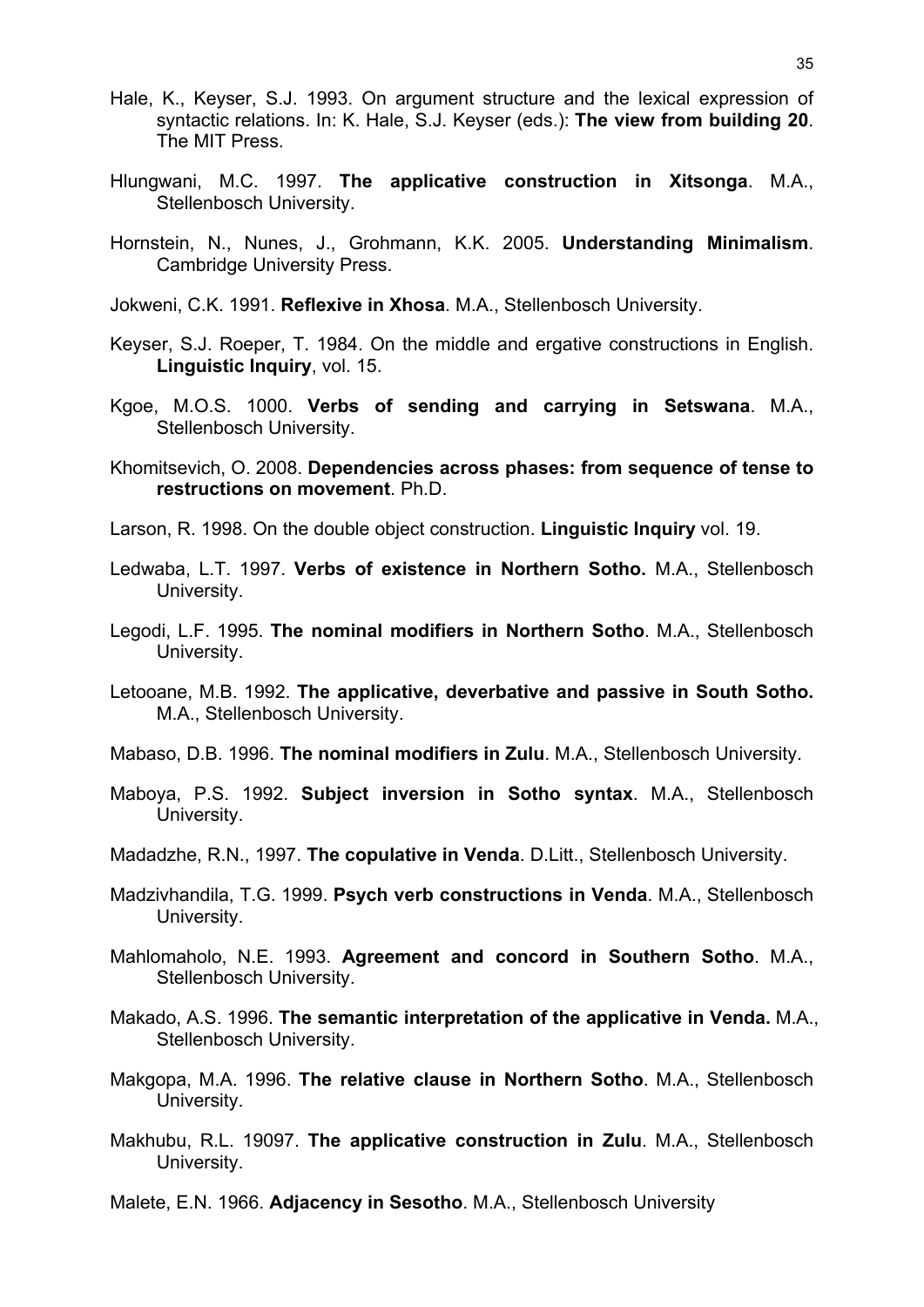Malete, E.N. 2001. **Negation in Sesotho**. D.Litt., Stellenbosch University.

Mali, Z.O., 1995. **The existential sentences in Xhosa**. M.A., Stellenbosch University.

Malima, N.N. 1993. **Ideophones in Tshivenda**. M.A., Stellenbosch University.

- Malungani, E.T. 2004. **Break and bend verbs in Xitsonga**. M.A., Stellenbosch University.
- Mathalauga, M.G. 1997. **The relative in Venda**. M.A., Stellenbosch University.
- Maudu, N.P. 1997. **The syntax of predicates denoting change of state in Venda**. M.A., Stellenbosch University.
- Mavumengwana, N.G. 1998. **Verbs of creation and transformation in Xhosa**. M.A., Stellenbosch University.
- Mdumela, T.A. 1996. **Weather verbs in Tsonga**. M.A., Stellenbosch University.
- Mendu, V.B.N. 1997. **The verbs of change of state in Xhosa**. M.A., Stellenbosch University.
- Miller, D.G. 1993. **Complex verb formation**. John Benjamins.
- Mkhabele, Z.G.G. 1999**. The applicative consruction in Northern Sotho**. M.A., Stellenbosch University.
- Mletshe, L.K. 1995. **The subject in Xhosa**. M.A., Stellenbosch University.
- Mmbulaheni, N.D. 1997. **Causative constructions in Tshivenda**. M.A., Stellenbosch University.
- Mnqumeni, C.N. 1996. **Motion verbs in Xhosa**. M.A., Stellenbosch University.
- Mojapelo, M.L. 1997. **Weather verb constructions in Northern Sotho**. M.A., Stellenbosch University.
- Moletsane, L.J. 1992. **The quantifier ohle in Southern Sotho**. M.A., Stellenbosch University.
- Moloto, A.N. 1992. **Agreement and concord with conjoined noun phrases in Northern Sotho**. M.A., Stellenbosch University.
- Molotsi, K.J. 1993. **The characteristics of Southern Sotho ideophones**. M.A., Stellenbosch University.
- Motaung, P.S. 1991. **Control in Infinitives in Sesotho**. M.A., Stellenbosch University.
- Mothapo, M.P. 1994. **The syntactic distribution of question word constructions in Northern Sotho**. M.A., Stellenbosch University.
- Motsei, A.S. 1993. **The semantic interpretation of the applicative in Sesotho**. M.A., Stellenbosch University.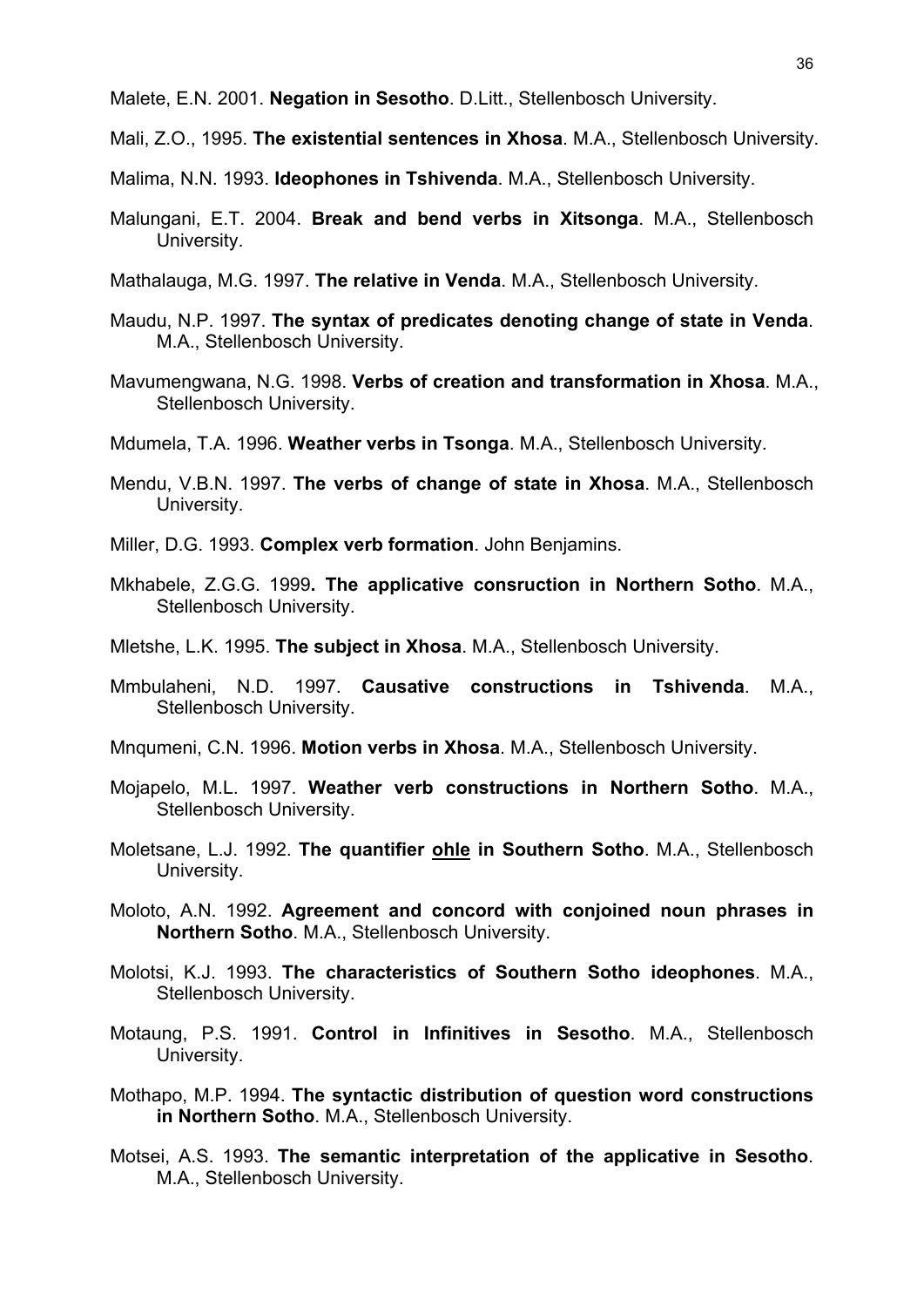- Mpeko, N.G. 1992. **The existential sentences in Southern Sotho**. M.A., Stellenbosch University.
- Mphigalale, T.A. 1997. **Verbs of change of possession in Venda**. M.A., Stellenbosch University.
- Mpola, M.N. 1996. **The question word constructions in Xhosa**. M.A., Stellenbosch University.
- Mqingwana, V.J. 1994. **Theta theory and the causative in Xhosa**. M.A., Stellenbosch University.
- Mtimka, N.S. 1999. **Verbs of change of possession in Xhosa**. M.A., Stellenbosch University.
- Musabhien, M. 2008. **Case, agreement and movement in Arabic: a Minimalist approach**. D.Phil.
- Musehane, N.M. 1991. **The locative categories in Tshivenda**. M.A., Stellenbosch University.
- Mushiane, A.C. 1999. **The preposition na in Tshivenda**. M.A., Stellenbosch University.
- Neethling, S.J. 1972. **Die ideofoon in Xhosa**. M.A., U.P.E.

Nekhumbe, M.G. 1995. **Weather verbs in Venda**. M.A., Stellenbosch University.

- Nemudzivhadi, N.E. 1995. **The syntactic properties of the subject in Venda**. M.A., Stellenbosch University.
- Nokele, A.B.B. 1996. **The syntax of the ideophone in Xhosa**. M.A., Stellenbosch University.
- Nxumalo, N.E. 1994. **Nominal modifiers in Xitsonga**. M.A., Stellenbosch University.
- Pollock, J.-Y. 1989. Verb movement, Universal Grammar and the structure of IP. **Linguistic Inquiry** vol. 20.
- Rabothata, S.G. 1997. **Causative constructions in Northern Sotho**. M.A., Stellenbosch University.
- Ramaliba, T.Z. 1992. **Agreement and concord with the conjoined NPs in Tshivenda.** M.A., Stellenbosch University.
- Ramovha, T.R. 1996. **Motion verb constructions in Venda**. M.A., Stellenbosch University.
- Rankhododo, T.K. 1992. **Double object constructions in Tshivenda**. M.A., Stellenbosch University.
- Raphalalani, T.D. 1997. **The Passive constructions in Venda**. M.A., Stellenbosch University.
- Ravele, H.I. 1996. **Locative inversion in Venda**. M.A., Stellenbosch University.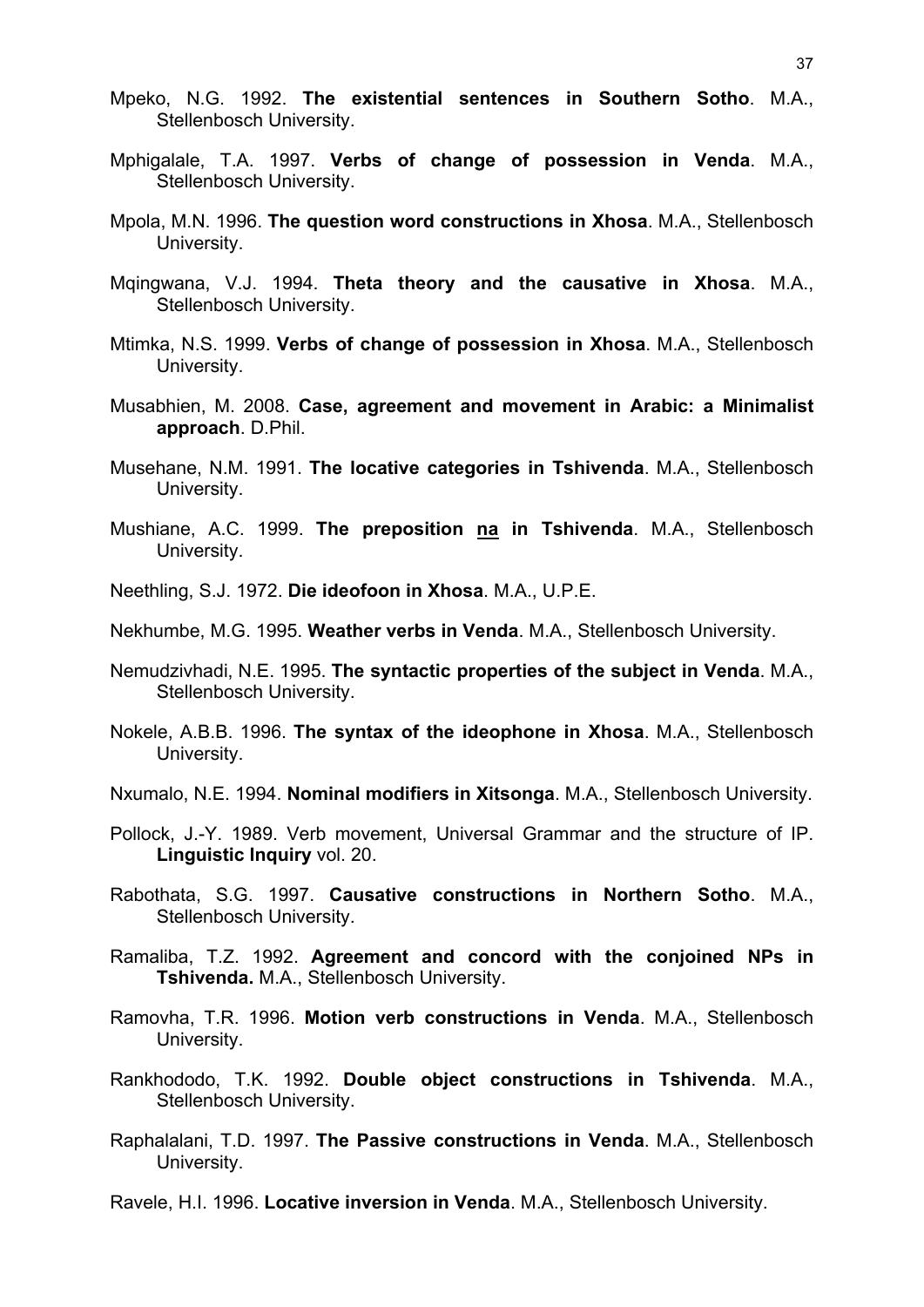- Reuland, E., Bhattacharya, T. Spathas, G. (eds.). 207. **Argument structure**. John Benjamins.
- Rizzi, L. 2004. On the cartography of syntactic structures. In: L. Rizzi (ed.): **The structure of CP and IP**. Oxford University Press.
- Sadiki, M.F. 1992. **The Infinitive in Venda**. M.A., Stellenbosch University.
- Sepota, M.M. 1992. **Properties of objects in Northern Sotho**. M.A., Stellenbosch University.
- Silidi, W. 1998. **Verbs of removing in Tshivenda**. M.A., Stellenbosch University.
- Sineke, T.G. 1997. **Agreement and concord with conjoined noun phrases in Xhosa**. M.A., Stellenbosch University.
- Siwundla, K.P. 1987. **Some observations on Xhosa coordination**. M.A., Stellenbosch University.

Theledi, K.M.A. 1998. **Verbs of putting in Setswana**. M.A., Stellenbosch University.

- Tlaka, M.G. 1997. **The syntactic properties of the subject in Northern Sotho.** M.A. Stellenbosch University.
- Tsanwani, A.M. 1997. **The nominal modifiers in Tshivenda**. M.A., Stellenbosch University.
- Tshikhwalivha, M.E. 1995. **The syntax of question word constructions in Venda**. M.A., Stellenbosch University.
- Tshithukhe, A.S. 1997. **Implicit argument constructions in Venda**. M.A., Stellenbosch University.
- Tunzelana, N.M. 1993. **The clausal infinitive in Xhosa**. M.A., Stellenbosch University.
- Twabu, N.I.E. 1998. **Verbs of putting in Xhosa**. M.A., Stellenbosch University.
- Walaza, N.I. 1997. **Syntax of predicates denoting displacement in Setswana**. M.A., Stellenbosch University.

#### **Abbreviations**

- Adj Adjective
- AgrA Adjectival agreement
- Agr Agreement
- C compelementizer
- DO direct object
- DP determiner phrase
- FV final vowel
- IO indirect object
- IP Inflection phrase
- LF logical form
- lf long form (present tense)
- nom nominative